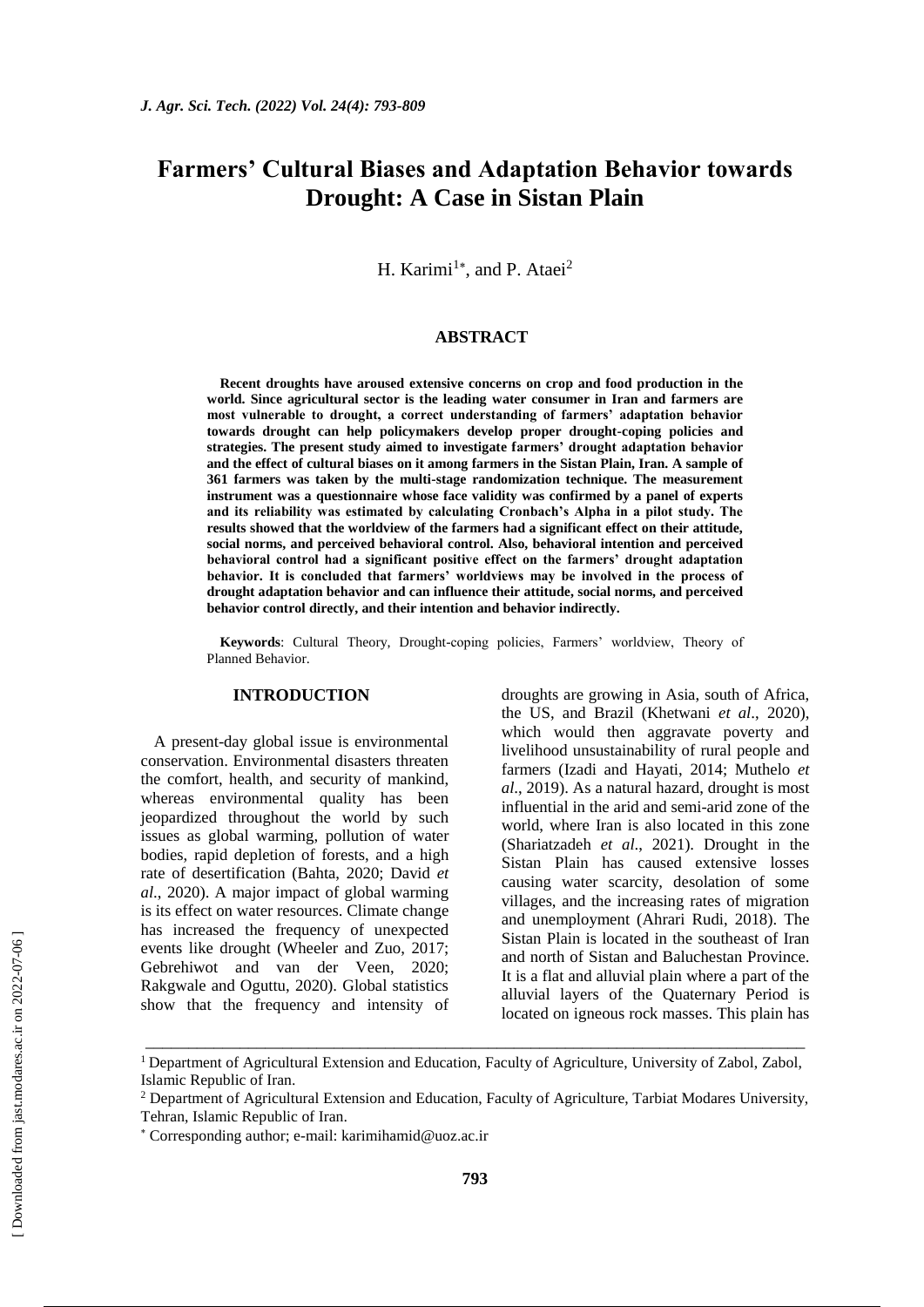a population of over 400,000 people and its economy is highly dependent on agriculture. The plain has a desert climate with very hot and arid weather, annual rainfall of 50-55 mm, and annual evaporation of about 4800 mm (Firouzi *et al*., 2019).

The underpinning theory of adaptation to drought is the paradigm of the social construction of nature. Based on this paradigm, human is defined as active, creative, and meaning-creating being that is constantly engaged in creating meaning in social life (Tajeri Moghadam *et al*., 2018). People make sense of the social environment by attaching meanings and objective symbols to it (Sutton, 2007). Social constructivists in environmental sociology argue that environmental issues are mainly constructed socially within society and are perceived and understood by activists (Sutton, 2007). Hanigan (2014) distinguished two forms of constructivism: contextual and strict. Strict constructivism believes that the environment always needs humans to speak on its behalf. Thoughts, theories, and concepts in society can shape how the environment is perceived, assessed, and be thought about (Sutton, 2007). In contrast, contextual constructivism is based on the premise that environmental issues may be real. However, some environmental issues are important and others are less important (Sutton, 2007).

Drought may cause the loss of crops, food deficiency, and in most cases, the expansion of poverty and hunger, migration, and food insecurity if it is not managed properly (Keshavarz *et al*., 2010; Hesam *et al*., 2021). The factors responsible for these issues and the relevant solutions can mostly be sought in human behavior (Gardner and Stern, 2002; Nickerson, 2003). One solution is to change farmers' attitudes and behavior (Katuwal, 2012). To tackle environmental problems and crises, especially drought, it is imperative to understand how farmers think and perceive the natural environment and what attitude they have towards environmental conservation measures (Dong *et al*., 2020; Solano-Hernandez *et al*., 2020; Gebrehiwot and van der Veen, 2020). Some of the reviewed studies have based the human decision-making module on socio-psychological theories that describe the cognitive processes behind the

adaptation decisions. Neisi *et al*. (2020) have used the protection motivation theory, which assumes that farmers' intention to adapt depends on the threat appraisal and coping appraisal. Haigh and Knutson (2013), and Aliabadi *et al*. (2019) used the theory of planned behavior, which assumes that adaptation intentions are influenced by one's attitude, subjective social norms, and perceived control over the situation. Furthermore, Hallaj *et al*. (2021) applied the norm activation theory and concluded that farmers' awareness of consequences, ascription of responsibility, subjective norms, and personal norms have positive effects on farmers' pro-environmental behavior in the face of drought. Savari *et al*. (2021) used the health belief model and pointed out that cues to action, self-efficacy, perceived susceptibility, perceived severity, and perceived benefits had a significant impact on farmers' drought-coping behaviors.

The theory of planned behavior developed by Ajzen (1991) is a psychological theory that is regularly applied in many studies. The central factor in the decision-making process, according to this theory, is an individual's intention to perform certain behavior, which is influenced by three factors: attitude, subjective norm, and perceived behavioral control (Ajzen, 1991). Attitude refers to the degree of personal positive or negative evaluation of the behavior. Subjective norms refer to the perceived social pressure to perform the behavior. Perceived behavioral control refers to an individual's belief in his or her own ability to implement the intended decision (Schrieks *et al*., 2021).

The cultural theory was founded on a theoretical rationale by anthropologists like Douglas (1982) and Wildavsky (1987). The approach was then developed by Thompson *et al*. (1990) and Rayner (1992). This theory is associated with people's values, ideas, and worldviews (Billgren and Holmén, 2008; Singleton, 2016). Owing to these factors, the cultural theory has been successfully used in environmental issues as a way to categorize people's different opinions (Fath and Beck, 2005; Price *et al*., 2014; Halik *et al*., 2018; Markle, 2019).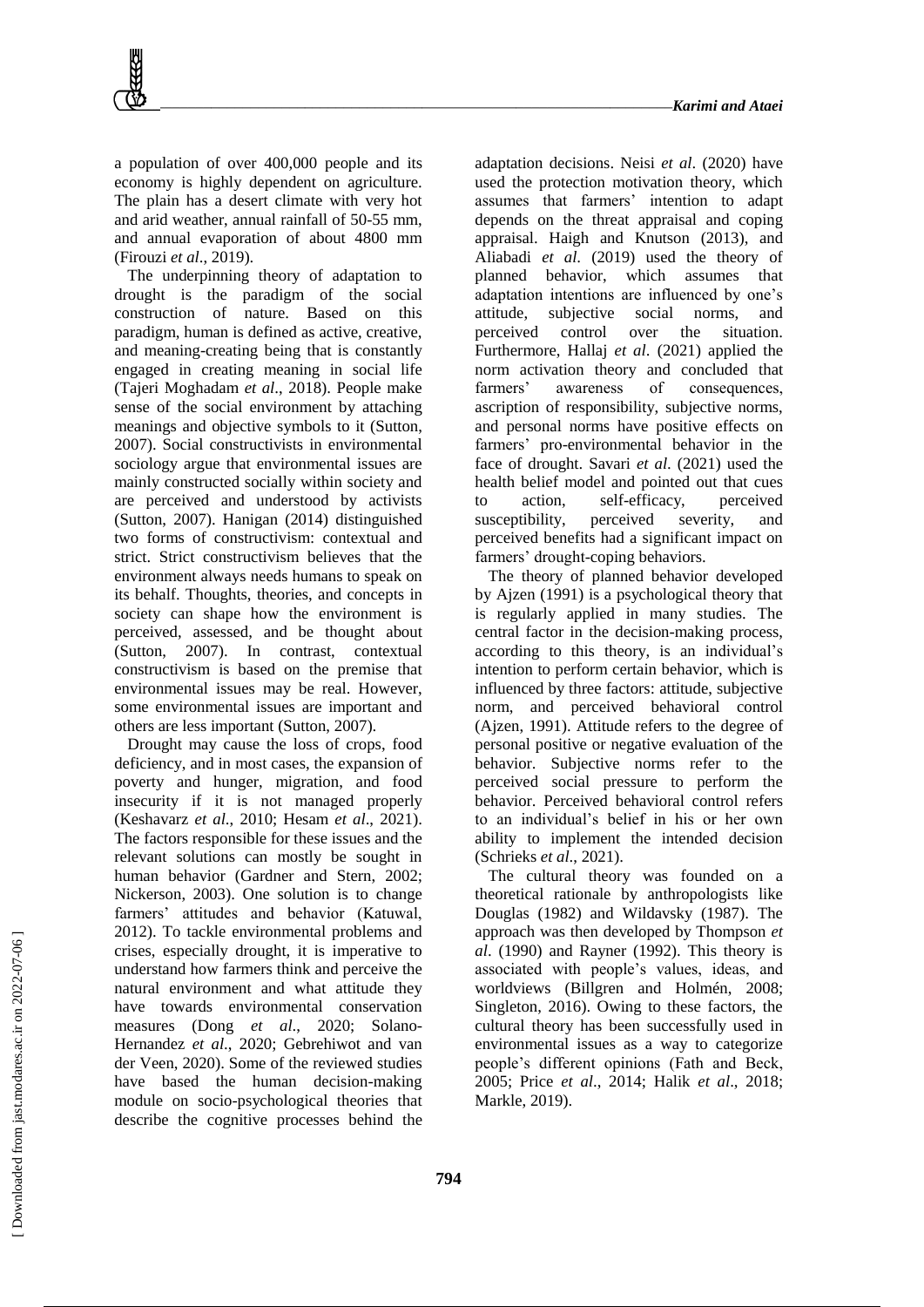To identify different types of cultures and views, Douglas and Wildavsky developed a grid-group typology that defines four lifestyles, worldviews, or cultural biases (Gross and Rayner, 1985). The categorization is based on the idea that different worldviews are the result of people's cooperation and socialization and can be described from two dimensions of group (the degree of interwoven social units) and grid (the degree of externally imposed constraints on acts and behaviors). The group dimensions are related to social solidarity whereas the grid dimensions are related to the internal structure of classes and show how people behave towards one another (Douglas, 1982). The cultural theory claims that all people belong to one of the four cultural biases or worldviews–fatalism, individualism, hierarchy, and egalitarianism, depending on their status in society (Oltedal and Rundmo, 2007).

Fatalists do not involve themselves in ethical discourses and social disputes. They are dependent on, and influenced by, external norms such that they have limited choices in their lives and find no profit in further endeavor (O'riordan and Jordan, 1999). Since they believe that all events occur by chance, they perceive nature to be unpredictable and unmanageable (Kwame, 2007). Individualists believe that nature is harmless, flexible, and responsive (Thompson *et al*., 1990). In other words, for them, nature and the business world are robust and benign and can compensate for all human interventions (Kwame, 2007). They have no environmental concern and feel no responsibility for nature, so, they are reluctant to change their behavior (Poortinga *et al*., 2002). Egalitarians regard nature to be ephemeral and transient (Thompson *et al*., 1990). They believe that nature is usually in a sensitive and fragile balance, which is disturbed by the least intervention by humans with disastrous and irreparable ramifications. This group is, therefore, risk-aversion and most concerned about nature and the environment. They argue that they can and should reduce their needs to contribute to solving environmental issues (Oltedal *et al*., 2004; Hoogstra and Schanz, 2008). People in the hierarchy group conceive nature to be robust to a certain point (Thompson *et al*., 1990). This means that nature is in an unstable and scarce status. In other words, if the intervention is at a low level, nature can return to its original status or to its balance status, but if the intervention is at a high level, nature will be jeopardized and cannot remedy its possibly remarkable consequences. In fact, they believe that nature can bear moderate interventions to a certain point that is determined by experts and governments (Poortinga *et al*., 2002).

In a study on drought in rural areas of Australia, Kiem and Austin (2016) concluded that adaptive capacities should be increased to alleviate the economic and social effects of drought on these areas. Meanwhile, it is necessary to change the view on drought as an unexpected and harmful event to increase tolerance. Keshavarz *et al*. (2013) revealed that in dealing with drought, susceptible and less-susceptible families attempted to adapt to the conditions by applying drought-coping management practices and strategies. They concluded that constraints on assets (physical, natural, and environmental) hindered the implementation of drought-coping strategies. Yazdanpanah *et al*. (2011) reported a significant relationship between different cultural biases and the variables of perceived risk, subjective norms, attitude, and a sense of responsibility. Hallaj *et al*. (2018) found that most farmers had a biosphere and philanthropic attitudes and personal norms were most influential on their proenvironmental behavior. In an assessment of the effects of farmers' worldviews on the conservation of water resources, Tajeri Moghadam *et al*. (2018) revealed that the highest mean was related to the egalitarian worldview and the lowest to the individualism worldview among the farmers. According to them, people's intention for water conservation is directly affected by four variables of attitude, perceived risk, subjective norms, and responsibility, and indirectly by the egalitarian, hierarchy, and fatalism worldviews. From another viewpoint, water conservation behavior is significantly determined by intention. Aliabadi *et al*. (2019) concluded that attitude, perceived behavioral control, and subjective norms influenced farmers' adaptive behaviors. Furthermore, farmers decide on drought adaptation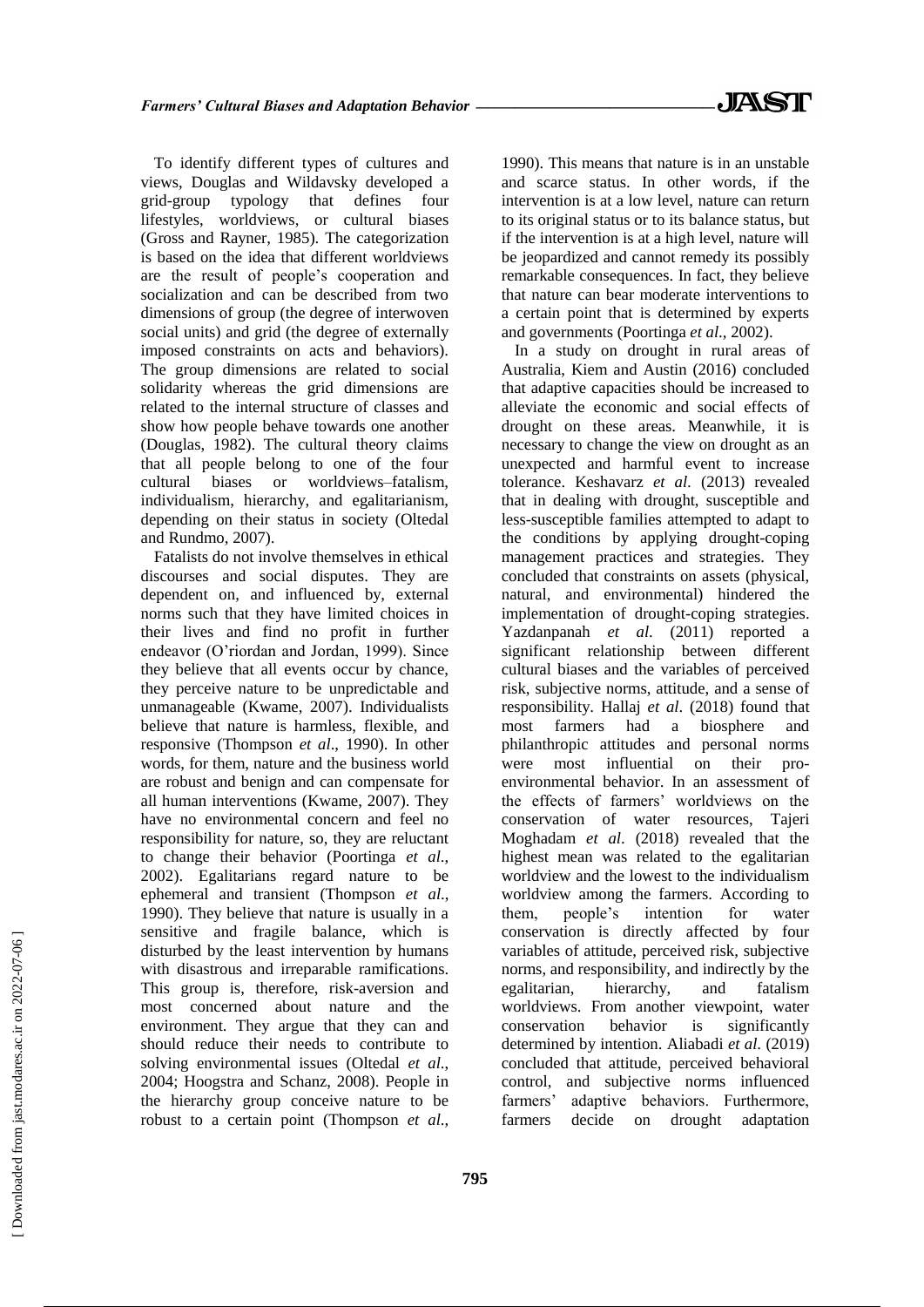

**Figure 1**. The theoretical framework of the research (Source: Ajzen, 1991; Douglas, 1982).

strategies based on personal factors, attitudes, and goals (Sharafi *et al*., 2021).

Accordingly, the present research aimed to explore farmers' drought adaptation behavior and the effect of cultural biases on it. The novelty of the research is that few studies have addressed the effect of farmers' worldviews on their behavioral processes in the context of drought adaptation. This research can provide a deep and new understanding of farmers' mentality about drought and their adaptation behavior. This study attempts to fill the gap in the literature on drought adaptation behaviors by considering farmers' worldviews and different dimensions of cultural theory. Previous studies have mostly dealt with farmers' social and psychological dimensions and have less focused on cultural dimensions. As such, this research can supplement the literature from social, cultural, and psychological perspectives.

Based on the review of the literature and behavioral theories, the theoretical framework of the present research was developed by combining the cultural theory and the theory of planned behavior (Figure 1). According to the cultural theory, farmers' worldview influences drought adaptation behaviors indirectly. It also affects farmers' attitudes, perceived behavioral control, and social norms directly. It reflects the fact that farmers have different perceptions of nature, the perceptions that they use in the management of natural resources. Their perceptions formed attitudes, norms, and perceived behavioral control to drought adaptation behaviors. If farmers had the fatalism worldview, they would not be so concerned about the environment, and their risk perception would be based on the belief that what people do not know cannot be harmful to them. However, egalitarians think that people and society need profound changes in their behaviors to protect the environment. In other words, this framework shows that farmers' drought adaptation behavior can be affected by their worldview, sociopsychological factors, and behavioral intention such that the drought adaptation behavior emerges as a process.

## **MATERIALS AND METHODS**

The present research is an applied study since its results are intended to be used by the planners and officials of the agricultural sector. In paradigm, it is quantitative. Also, it is non-experimental in terms of the control over variables and 'causal-relational' and 'descriptive-correlational' from the statistical analysis aspect, and the survey technique was used for data collection. The statistical population was composed of farmers in the Sistan Plain, Sistan and Baluchistan Province ( $N = 6,000$ ). The sample was taken by the multi-stage randomization technique, for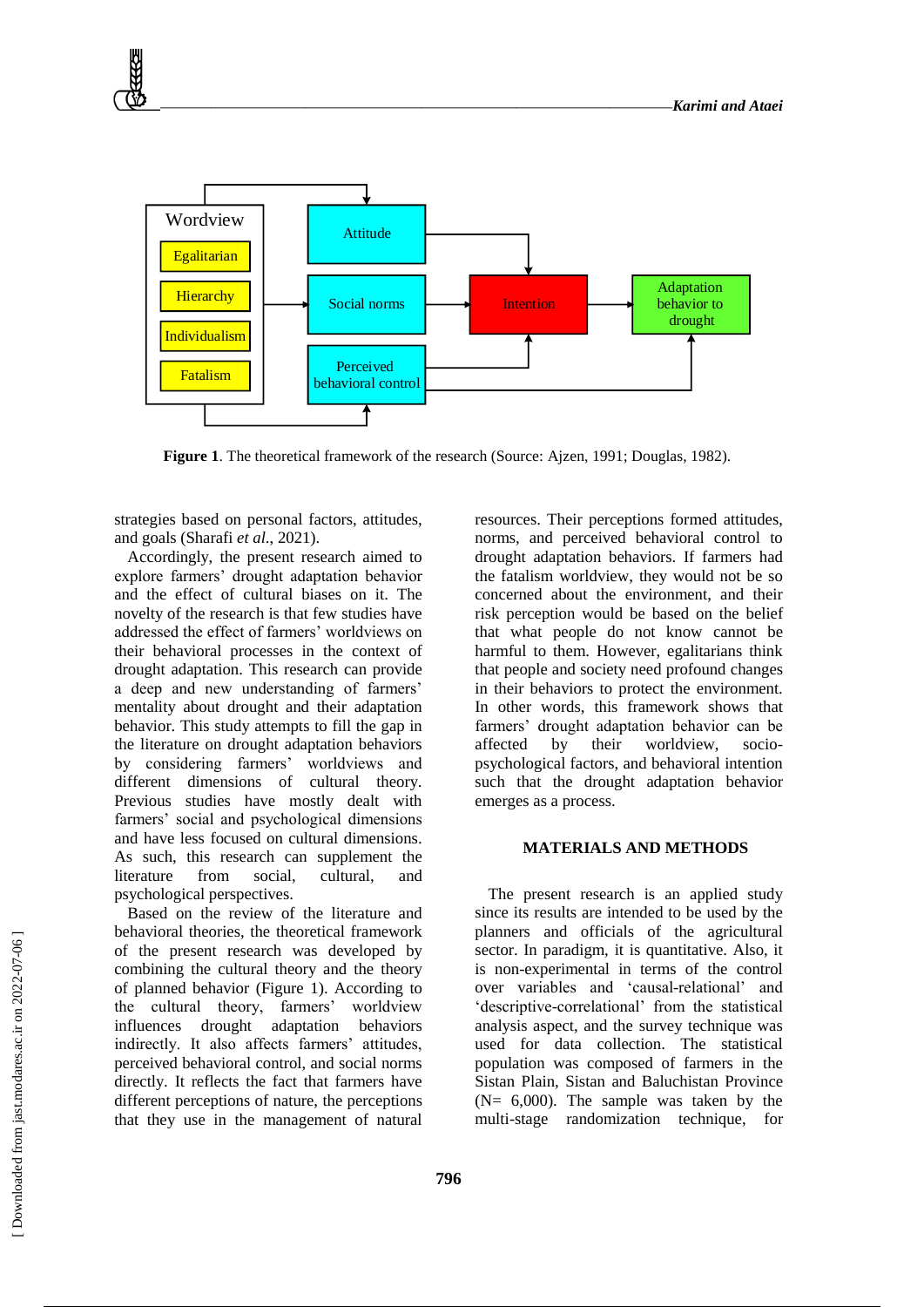which 12 rural districts were first selected randomly out of 18 rural districts in the plain (cluster sampling). Then, 31 villages were selected randomly from the 12 rural districts. The sample was then taken from these 31 villages proportionally (stratified sampling). Finally, the farmers engaged with drought in the Sistan Plain were randomly sampled from each village (simple random sampling). Krejcie and Morgan's (1970) table was used to determine sample size (n= 361).

Based on the latest administrative division of Iran, Sistan Plain has 5 counties, 9 districts, 7 cities, 18 rural districts, and 823 non-desolated villages. This plain accounts for about 9.3% of the area of Sistan and Baluchistan Province and 15.8% of its population. The mean annual precipitation was estimated at 59 mm according to the data provided by the synoptic station. The region also has a mean annual temperature of about 22°C, a maximum absolute temperature of 45.9°C, a minimum absolute temperature of -4.4°C, a mean relative humidity of about 46%, a mean wind speed of about 4 m  $s^{-1}$  at an elevation of 2 m, an annual evapotranspiration rate of 2,579 mm, and an evaporation rate of about 5.87 mm (Figure 2).

The data collection instrument was a questionnaire composed of four sections for farmers' demographic characteristics, farmers' worldviews, the components of the theory of planned behavior, and drought adaptation behavior. The face validity of the questionnaire was verified by a panel of drought and behavioral experts. To estimate the reliability of the instrument, a pilot study was conducted to fill 30 questionnaires by farmers outside the sample and to calculate the coefficient of Cronbach's Alpha. The variables were measured on a five-point Likert scale. Drought adaptation behavior was measured by 10 items on an ordinal scale (from 1= None to 5= Very high), farmers' worldviews by 19 items (5 items for egalitarian, 4 items for hierarchy, 5 items for individualism, and 5 items for fatalism) on an ordinal scale (from 1= Completely disagree to 5= Completely agree). The components of the theory of planned behavior were measured by 14 items (4 items for attitude, 3 items for perceived behavioral control, 3 items for social norms, and 4 items for behavioral intention) again on an ordinal scale (from  $1=$  Completely disagree to 5= Completely agree) (Table 1). Before the interviews, an invitation letter was sent to all farmers to describe all the details of the study objectives and questions and to invite them to the face-to-face interview. The interviews were conducted at the farmers' homes and farms and each interview lasted 15–20 minutes. The collected data were analyzed by the



**Figure 2**. The location of the study area.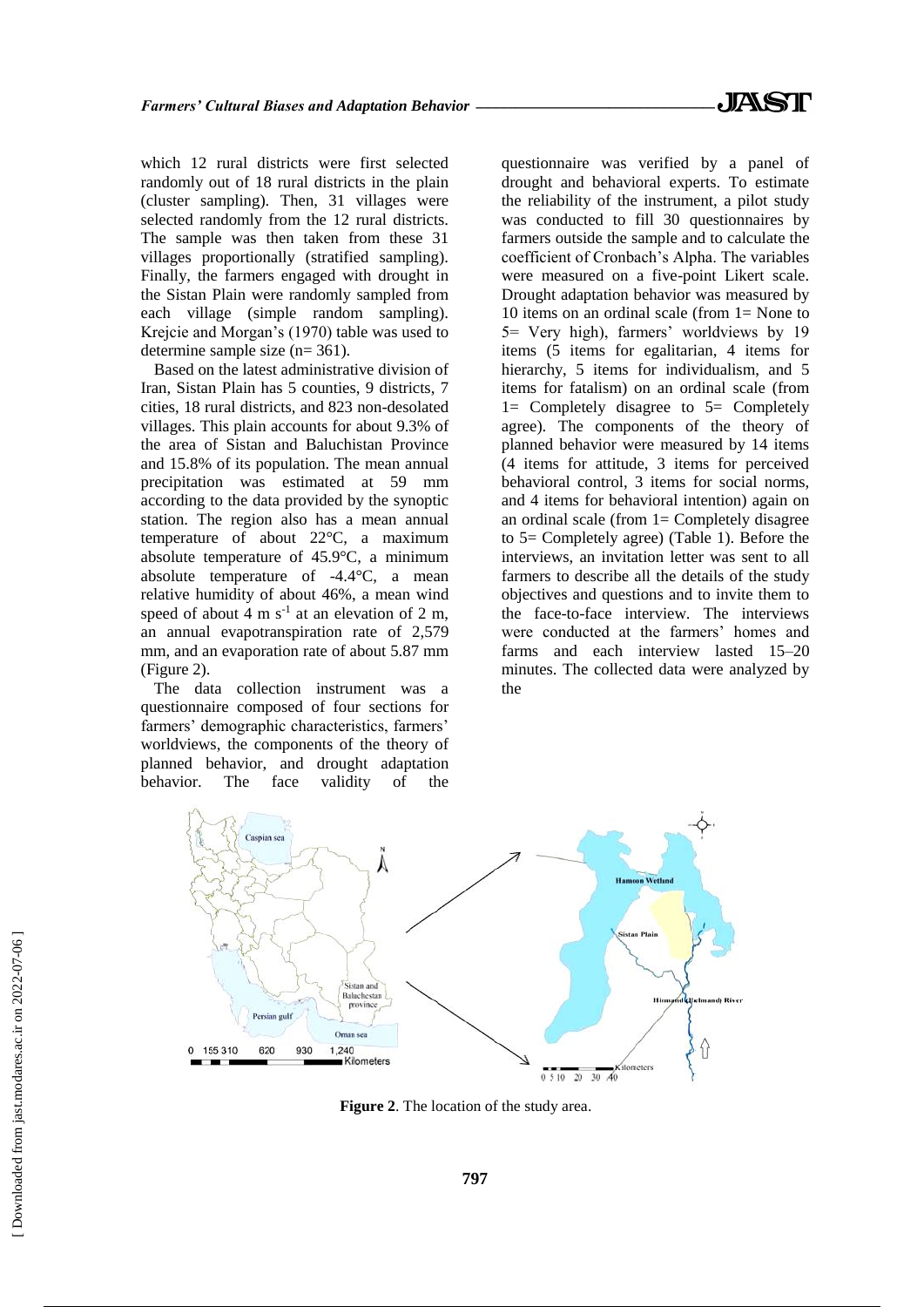|  |  |  | <b>Table 1.</b> Statements and scales used for the direct measures. |
|--|--|--|---------------------------------------------------------------------|
|--|--|--|---------------------------------------------------------------------|

| Variable              | No.            | Item                                                                                                    | Reference                       |
|-----------------------|----------------|---------------------------------------------------------------------------------------------------------|---------------------------------|
| Egalitarian           | 1              | abstraction of water resources<br>The excessive<br>land<br>causes                                       | Tajeri Moghadam et              |
| $(\alpha = 0.81)$     |                | subsidence, crop degradation, and continued drought.                                                    | al. (2018)                      |
|                       | 2              | If I keep consuming water in the present manner in the next ten                                         | Tajeri Moghadam et              |
|                       |                | years, I will have neither agriculture nor livestock.                                                   | al. (2018)                      |
|                       | 3              | I trust the information of government organizations (such as                                            | Tajeri Moghadam et              |
|                       |                | Agriculture Jihad and Regional Water) about the drought situation.                                      | al. (2018)                      |
|                       | 4              | The long-term benefits of drought adaptation strategies are more<br>important than short-term benefits. | Hoogstra-Klein et al.<br>(2012) |
|                       | 5              | Drought adaptation strategies should be tailored to the needs of                                        | Self-developed                  |
|                       |                | local communities.                                                                                      |                                 |
| Hierarchy             | $\mathbf{1}$   | The use of water resources in drought conditions must be regulated                                      | Tajeri Moghadam et              |
| $(\alpha = 0.71)$     |                | by the government.                                                                                      | al. (2018)                      |
|                       | 2              | The government should legislate for the implementation of drought                                       | Self-developed                  |
|                       |                | adaptation strategies by farmers.                                                                       |                                 |
|                       | 3              | In my opinion, the solution to drought management is to establish                                       | Self-developed                  |
|                       |                | regulations and strictly control them by government monitors.                                           |                                 |
|                       | 4              | It must be ensured that local people do not claim that water<br>resources belong only to them.          | Self-developed                  |
| Individualism         | 1              | Some farmers just waste agricultural water. This water should be                                        | Tajeri Moghadam et              |
| $(\alpha = 0.84)$     |                | allocated to successful farmers.                                                                        | al. (2018)                      |
|                       | $\mathfrak{2}$ | You do not have to worry about water and rain. Everything will be                                       | Self-developed                  |
|                       |                | solved with some rainy years.                                                                           |                                 |
|                       | 3              | Drought adaptation strategies are transient and will not be needed                                      | Self-developed                  |
|                       |                | after some wet years.                                                                                   |                                 |
|                       | 4              | It is the farmer's right to decide when and how much to use natural<br>resources.                       | Self-developed                  |
|                       | 5              | We need to focus on the present to adapt more to the drought.                                           | Hoogstra-Klein et al.           |
|                       |                |                                                                                                         | (2012)                          |
| Fatalism              | 1              | Knowing drought adaptation strategies does not change my attitude                                       | Self-developed                  |
| $(\alpha = 0.81)$     |                | towards water conservation.                                                                             |                                 |
|                       | 2              | Drought adaptation strategies do not affect drought conditions.                                         | Self-developed                  |
|                       | 3              | It is too late to do anything to address the drought.                                                   | Self-developed                  |
|                       | 4              | Whether I like it or not, I have to accept the drought in my life.                                      | Self-developed                  |
|                       | 5              | There is no need to develop new strategies to adapt to drought                                          | Self-developed                  |
|                       |                | because farmers have been farming with their own methods for                                            |                                 |
|                       |                | years.                                                                                                  | Keshavarz and Karami            |
| Drought<br>adaptation | 1              | Crop diversification                                                                                    | (2016)                          |
| behavior              | $\overline{c}$ | Using appropriate crop rotation                                                                         | Self-developed                  |
| $(\alpha = 0.87)$     | 3              | Changing irrigation type and method (based on modern irrigation                                         | Self-developed                  |
|                       |                | methods)                                                                                                |                                 |
|                       | 4              | Crop insurance                                                                                          | Self-developed                  |
|                       | 5              | Changing the use of chemical inputs                                                                     | Self-developed                  |
|                       | 6              | Livestock diversification (changing or adding livestock)                                                | Keshavarz and Karami            |
|                       |                |                                                                                                         | (2016)                          |
|                       | 7              | Using new drought-tolerant cultivars                                                                    | Self-developed                  |
|                       | 8              | Changing crop type (low-water crops)                                                                    | Self-developed                  |
|                       | 9              | Shifting cropping calendar (planting, cultivating, and harvesting)                                      | Self-developed                  |
|                       | 10             | Employing conservation tillage                                                                          | Self-developed                  |

Table 1 continued…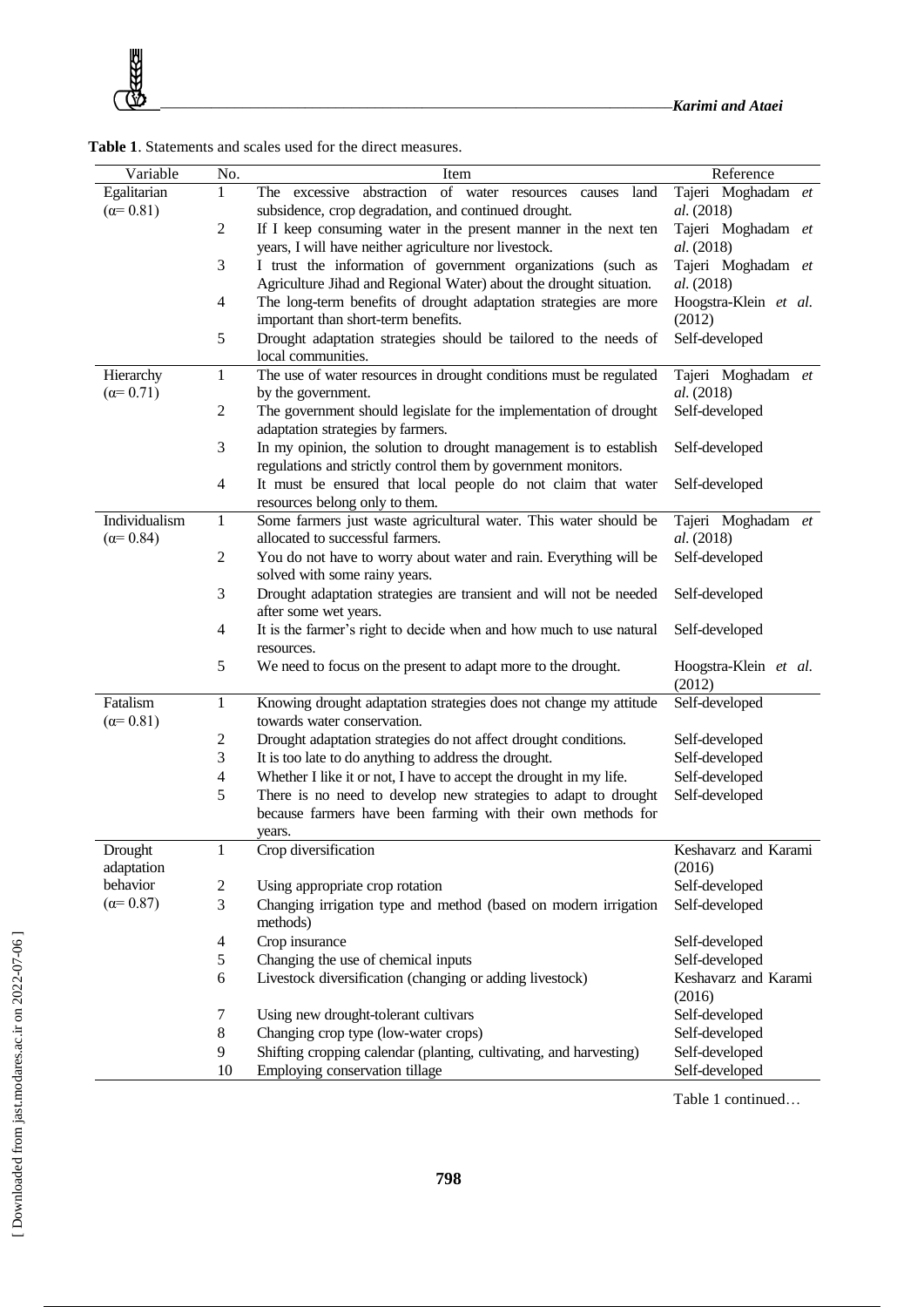| Variable                     | No.            | Item                                                                                                           | Reference                  |
|------------------------------|----------------|----------------------------------------------------------------------------------------------------------------|----------------------------|
| Attitude                     |                | I have a positive attitude towards drought adaptation strategies.                                              | Ataei et al. (2021)        |
| $(\alpha = 0.74)$            | 2              | I think it would be useful to use drought adaptation strategies.                                               | Ataei et al. (2021)        |
|                              | 3              | In my opinion, drought is a critical issue and farmers need to be<br>aware of adaptation strategies.           | Self-developed             |
|                              | $\overline{4}$ | I believe that engaging in drought adaptation activities is one of<br>the first steps in solving this problem. | Ataei <i>et al.</i> (2021) |
| Perceived<br>behavioral      | 1              | Applying drought adaptation strategies is not complicated and I<br>can use them easily.                        | Self-developed             |
| control<br>$(\alpha = 0.88)$ | 2              | I am confident enough in my ability to apply drought adaptation<br>strategies.                                 | Self-developed             |
|                              | 3              | I feel that drought adaptation strategies are not out of my<br>control.                                        | Self-developed             |
|                              | 1              | I feel socially pressured to implement drought adaptation<br>strategies.                                       | Self-developed             |
|                              | 2              | Most people who are important to me think that I should use<br>drought adaptation strategies.                  | Self-developed             |
|                              | 3              | Most people who are important to me think that drought<br>adaptation strategies are appropriate.               | Ataei <i>et al.</i> (2021) |
| Behavioral<br>intention      | $\mathbf{1}$   | Next time I plan to apply drought adaptation strategies on my<br>farms.                                        | Self-developed             |
| $(\alpha = 0.75)$            | 2              | I plan to engage in drought adaptation strategies in the future.                                               | Self-developed             |
|                              | 3              | I intend to encourage other farmers to use drought adaptation<br>strategies.                                   | Ataei et al. (2021)        |
|                              | 4              | I plan to implement drought adaptation strategies next year.                                                   | Ataei et al. (2021)        |

**Continued of Table 1**. Statements and scales used for the direct measures.

 $SPSS<sub>22</sub>$  and  $AMOS<sub>22</sub>$  software packages. Path analysis was used to show causal mechanisms through which independent variables produce both direct and indirect effects on the dependent variable (farmers' intention and drought adaptation behavior). Path analysis is a form of multiple regression statistical analysis that is used to evaluate causal models by examining the relationships between a dependent variable and two or more independent variables. By using this method, it can estimate both the magnitude and significance of causal connections between variables. In this study, the effects of farmers' worldviews on social norms, perceived behavioral control, and attitudes were first examined. Then, their effects on farmers' intentions and drought adaptation behavior were estimated as the dependent variable. The items of each variable were computed to use path analysis. First, the items of each variable were measured using 5-point Likert scales. Then, the items were computed in the SPSS software packages.

#### **RESULTS**

#### **Farmers' Demographics**

The results showed that the farmers were, on average, 46.75 years old. An absolute majority of them (93.10%) were male, while only 6.90% (25 farmers) were female. The farmers were mostly (91.96%) married. In terms of educational level, most of them (54.84%) had an elementary and high-school education. In terms of job experience, 84 farmers (23.27%) had less than 10 years of experience, 82 farmers (22.71%) had 10-20 years of experience, and 195 farmers (54.02%) had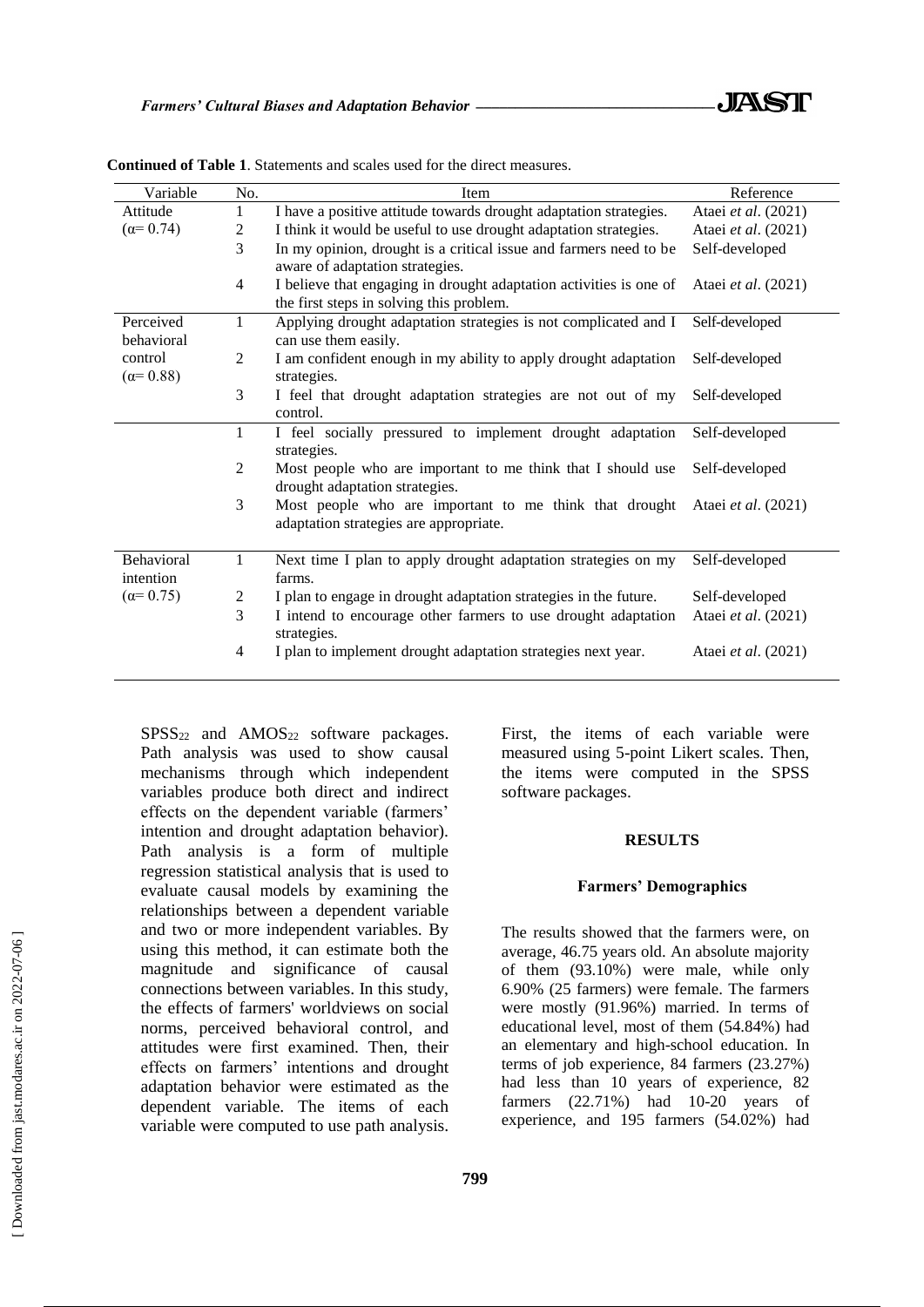more than 20 years of experience. The average cultivated area of the farmers was 4.01 ha (SD= 4.59). Most farmers (89.75%) owned land, while 10.25% were using leased lands. An overview of the respondents' status in terms of water source reveals that most farmers (76.18%) were using rivers (Hirmand, Sistan, and Parian) for their land irrigation whereas 13.30% were using exclusive wells and 10.52% were using springs, qanats, shared wells, and dams. In terms of annual revenue, 148 farmers (41%) had an income of less than 12,000 \$, 126 farmers (34.90%) had an income of 12,000- 23,000 \$, and 87 farmers (24.10%) had an income of higher than 23,000 \$.

## **Means Comparison for the Farmers' Worldview with Mean Intervals**

The one-sample t-test was used to compare the means of the farmers' worldview with the mean of intervals. The results revealed a significant difference between the mean of all worldviews and the mean of intervals at the P< 0.01 level, whereas the high and low bounds of the individualism, hierarchy, fatalism, and egalitarian worldviews were positive. This implies that the mean of the study sample is significantly greater than the mean interval of the variables. In other words, the mean of the dimensions mentioned is significantly higher than the average value. Other findings are presented in Table 2.

## **Exploration of the Causal Model of Farmers' Drought Adaptation Behavior**

The path analysis was applied to investigate the model of the farmers' drought adaptation behavior. This analysis measures the impacts of a series of variables on one another. At first, the model's fit was examined using chi-square per degrees of freedom  $(\chi^2/df)$ , Normed Fit Index (NFI), Incremental Fit Index (IFI), Comparative Fit Index (CFI), and Root Mean Square Error of Approximation (RMSEA). Based on the values reported for the model fit in Table 3,  $\chi^2$ /df is 4.01, showing the good fit of the model. The indices of investigating alternative models (NFI, IFI, and CFI) are used to check how well a model performs in explaining a set of observed data, especially in comparison with other possible models. They were estimated in the present study to be 0.9, 0.9, and 0.91, respectively. Finally, RMSE was used to check how the research conceptual model integrated fitness and saving. It was found to be 0.06, implying the control of the measurement error in the model. Accordingly, most reported indices had acceptable values for the overall fit of the model. It can, therefore, be said that the model was, in general, consistent with the data used.

The second step in model estimation is to test the significance of the coefficients of the paths assumed in the research model and the variance accounted for, or the coefficient of determination that is estimated by each path. Figure 3 and Table 4 present the results as to the coefficients of the causal paths between the variables of the fitted model in the context of the structural model. The variations in the variance of the internal and mediator variable of attitude are directly influenced by the external variable of farmers' worldview. As is evident in Figure 3, the worldviews of egalitarian (β= 0.19, P< 0.01), hierarchy (β= 0.15, P< 0.01), and fatalism ( $\beta$ = -0.35, P< 0.01) have significant effect on farmers' attitude towards drought adaptation strategies.

| Variable      | Scale<br>mean | Sample<br>mean | <b>SD</b> | t     | Sig   | Confidence<br>interval |
|---------------|---------------|----------------|-----------|-------|-------|------------------------|
| Egalitarian   | 15            | 17.76          | 3.86      | 13.57 | 0.000 | 2.36, 3.16             |
| Hierarchy     | 12            | 14.62          | 2.93      | 16.95 | 0.000 | 2.31, 2.92             |
| Individualism | 15            | 17.26          | 4.43      | 9.7   | 0.000 | 1.8, 2.72              |
| Fatalism      | 15            | 17.51          | 4.3       | 11.11 | 0.000 | 2.07, 2.96             |

**Table 2**. Comparison of the means of the farmers' worldview with the interval means.

 [\[ Downloaded from jast.modares.ac.ir on 2](https://jast.modares.ac.ir/article-23-55258-en.html)022-07-06 ] Downloaded from jast.modares.ac.ir on 2022-07-06]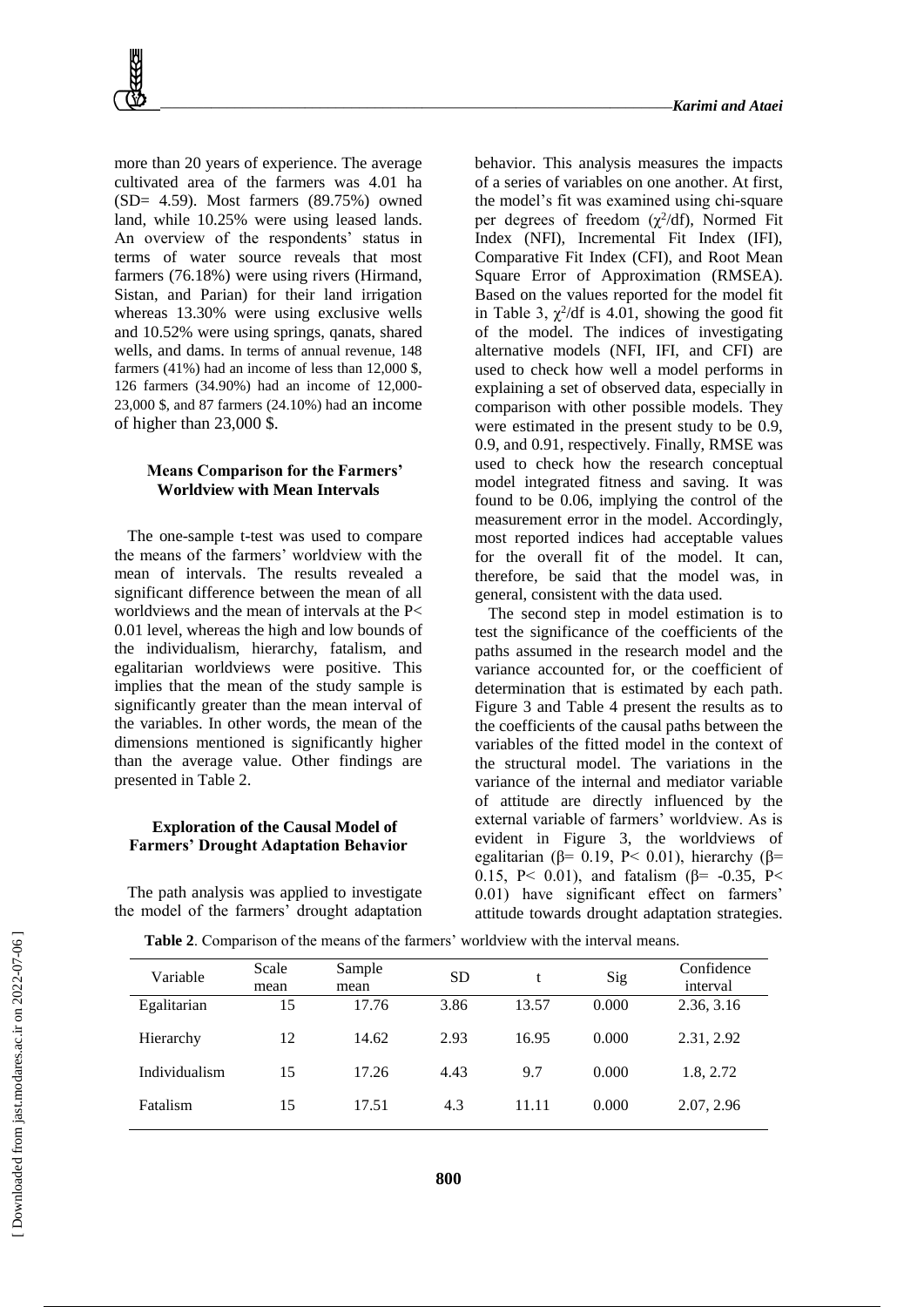| Test                                   | Recommended value <sup><i>a</i></sup> | Proposed model |
|----------------------------------------|---------------------------------------|----------------|
| Likelihood ratio Chi-square $(\chi^2)$ | Insignificant $\chi^2$ (P > 0.05)     | 0.000          |
| Normed Chi-square $(\chi^2/df)$        | $\chi^2/\text{df} < 5$                | 4.01           |
| Root Mean Squared Error                | RMSEA < 0.08                          | 0.06           |
| Normed Fit Index                       | NFI > 0.90                            | 0.90           |
| Incremental Fit Index                  | IFI $=$ Values close to 1             | 0.90           |
| Comparative Fit Index                  | CFI > 0.90                            | 0.91           |
| Goodness of fit index                  | GFI> 0.9                              | 0.94           |

**Table 3**. The fitness indices of the structural model.

*<sup>a</sup>*Byrne (2016).



The coefficient of determination  $(R^2)$  was hierarchy, fatalism, individual estimated at 0.241 for the farmers' attitude. This means that 24.1% of the variance in the variable of farmers' attitude towards drought adaptation strategies is related to the worldviews of hierarchy, fatalism, and egalitarian.

Based on the results, the hierarchy worldview has a significant effect on social norms ( $β = 0.16$ ,  $P < 0.01$ ). Other worldviews do not influence social norms significantly. Also, the variance of the internal and mediator variable of perceived behavioral control is directly affected by the worldviews of hierarchy, fatalism, individualism, and egalitarian, and the worldviews of egalitarian (β= 0.15, P< 0.01), individualism (β= 0.22, P< 0.01), and fatalism ( $β = -0.36$ , P< 0.01) have a significant effect on farmers' attitude towards drought adaptation strategies. According to the coefficient of determination  $(R^2= 0.374)$ , farmers' worldviews account for 37.4% of the variance in perceived behavioral control. In addition, worldviews have an indirect impact on intention and drought adaptation behavior. As shown in Table 4, fatalism, individualism, egalitarian, and hierarchy worldviews have the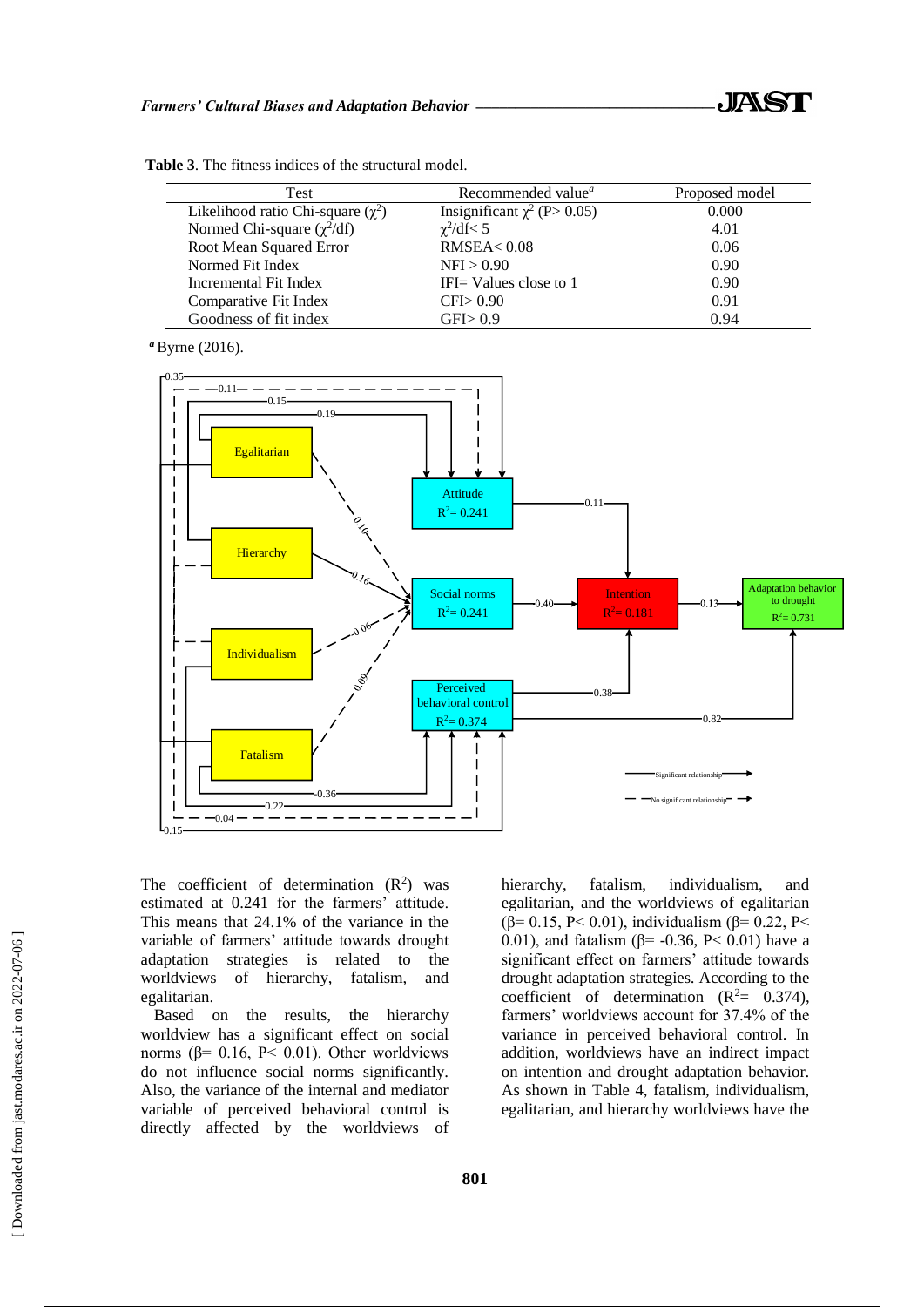

**Table 4**. The overall, direct, and indirect effects of the research variables on farmers' drought adaptation behavior.

(Source: The results of the study).

strongest indirect effect on the farmers' drought adaptation behavior and intention.

According to the theoretical framework, the variance of the internal and mediator variable of behavioral intention is directly influenced by social norms, perceived behavioral control, and farmers' attitude towards drought adaptation strategies. The results indicate that perceived behavioral control has a significant and positive effect on farmers' intention to adopt drought adaptation strategies ( $\beta$ = 0.38, P< 0.01). In addition, social norms and farmers' attitudes (with impact coefficients of 0.4 and 0.11, respectively) affect farmers' behavioral intentions positively and significantly.  $\mathbb{R}^2$  was 0.181 for the farmers' behavioral intention, implying that 18.1% of the variance in the farmers' intention to use drought adaptation strategies was related to the variables of perceived behavioral control, social norms, and farmers' attitude. As the results show, the mediator and internal variables of perceived behavioral control (β= 0.82, P< 0.01) and behavioral intention (β= 0.13, P< 0.01) have significant and positive causal relationships with farmers' drought adaptation behavior. Overall, the variables directly or indirectly affecting farmers'

drought adaptation behavior account for 73.1% of the variance in this variable.

## **DISCUSSION**

The results showed that the farmers had a moderate level of all four worldviews. This is consistent with the results of Yazdanpanah *et al*. (2011), Tajeri Moghadam *et al*. (2018), Price *et al*. (2014), and Fath and Beck (2005), who argue that people have all four worldviews at different rates. Since the farmers assigned the highest score to the two worldviews of individualism and fatalism, and given the characteristics of these two worldviews and the extent of the use of drought-coping strategies, it can be concluded that most farmers are not much concerned about the consequences of droughts, and their intention to adopt adaptation strategies is lower than the mean.

The results show that farmers' worldviews influence their attitude towards drought adaptation strategies significantly. Fatalist farmers believe that drought is unpredictable and unmanageable. Therefore, they have a negative attitude towards drought adaptation strategies. However, farmers with the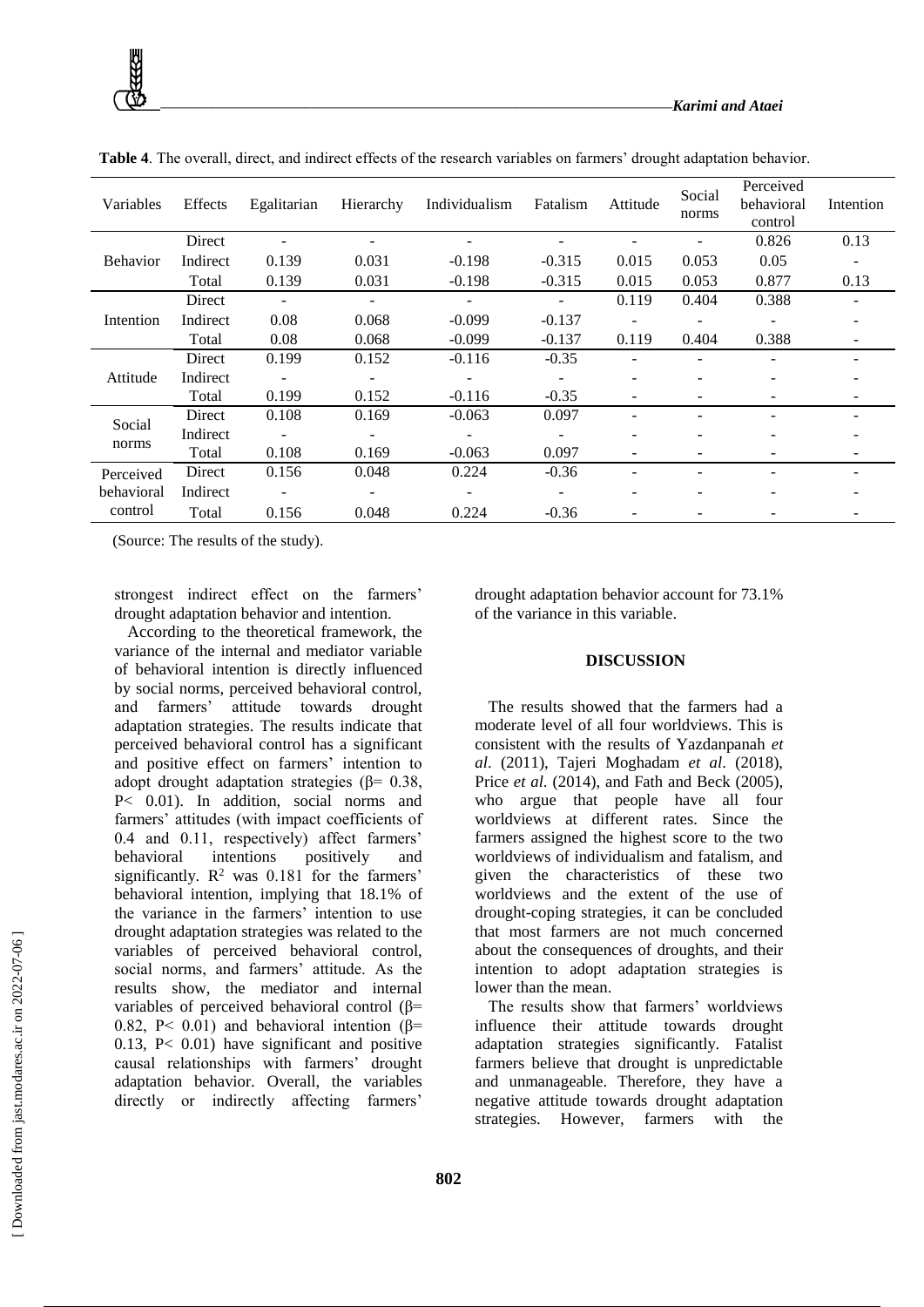hierarchy or egalitarian view have a positive attitude towards drought adaptation strategies and believe that their implementation should be monitored since these strategies are beneficial. Other researchers (Markle, 2019; Billgren and Holmén, 2008) have concluded that people's worldviews shape their attitude towards environmental concerns such that people with the hierarchy or egalitarian worldview have a positive attitude towards environmental sustainability.

The results reveal that the hierarchy worldview influences social norms significantly. Accordingly, the belief that the government and experts can control environmental issues increases social pressure on the use of drought adaptation strategies. This is in agreement with Yazdanpanah *et al*. (2011), Tajeri Moghadam *et al*. (2018), Hallaj *et al*. (2018), Halik *et al*. (2018), and Schwarz and Thompson (1990). They have also concluded that people's worldviews can proportionally shape social norms such that, if people's worldviews are consistent with environmental protection, social norms can be shaped accordingly.

Based on the results, farmers' worldviews have a significant effect on perceived behavioral control. It can be claimed that if farmers are fatalists, they will not have control over drought adaptation behaviors. But, egalitarian farmers argue that they can cooperate with efforts to cope with drought by reducing their needs. Fath and Beck (2005), Price *et al*. (2014), Halik *et al*. (2018), Markle (2019), and Billgren and Holmén (2008) have confirmed this finding. They have also concluded that people's worldview is a decisive factor in determining their capabilities and behavior control. Individualists and fatalists have surrendered to nature and believe that they have no control over their environmental behaviors, but egalitarian and hierarchy groups have put drought adaptation behaviors under their control.

Also, the results indicate that attitude has a significant and positive impact on farmers' behavioral intention to adopt drought adaptation behaviors. This implies that if farmers have a positive attitude towards drought adaptation strategies, their intention to adopt them will be reinforced. It means that

the more stable the assessments, feelings, and intentions of farmers are about drought adaptation strategies, the more determined they would be to use them. This corroborates with the results reported by Price *et al*. (2014), Solano-Hernandez *et al*. (2020), Sulewski *et al*. (2020), Pan *et al*. (2020), and Sulewski *et al*. (2020) according to whom people's attitudes and behavioral intentions are two key factors to adopt or not to adopt certain strategies. In other words, the general feeling of people as to optimality or non-optimality of a strategy or behavior determines whether or not they intend to adopt that strategy.

Social norms had also significant and positive effect on the farmers' behavioral intention to use drought adaptation strategies. It can be said that farmers' subjective perception of important people's opinions as to the adoption/non-adoption of drought adaptation strategies can influence their behavioral intention. Others have supported this finding (Wang *et al*., 2019; Afroz *et al*., 2019; Alhama *et al*., 2020; Dong *et al*., 2020). They have asserted that an individual's perception of social opinions about displaying or not displaying a certain behavior can reinforce or weaken his/her behavioral intention. The individual considers a group of people as the reference and adjusts his/her behavior with their requirements. Furthermore, Labra and Gayan (2021), Wu *et al*. (2020), and van Duinen *et al*. (2016) mentioned the important role of social networks in forming social norms in rural communities. They pointed out that social norms can influence farmers' intention to use drought adaptation strategies by social networks.

The construct of perceived behavioral control was another decisive factor that influenced the farmers' behavior in addition to their intention to use drought adaptation strategies. Perceived behavioral control is related to farmers' perception of ease or difficulty of performing drought adaptation strategies. In other words, if farmers estimate that they are capable of performing a drought adaptation strategy, they will be more intended to adopt it and use it on their farms. Likewise, van Dijk *et al*. (2015), Wang *et al*. (2019), Kim Dang *et al*. (2020), and Savari and Shokati Amghani (2020) concluded that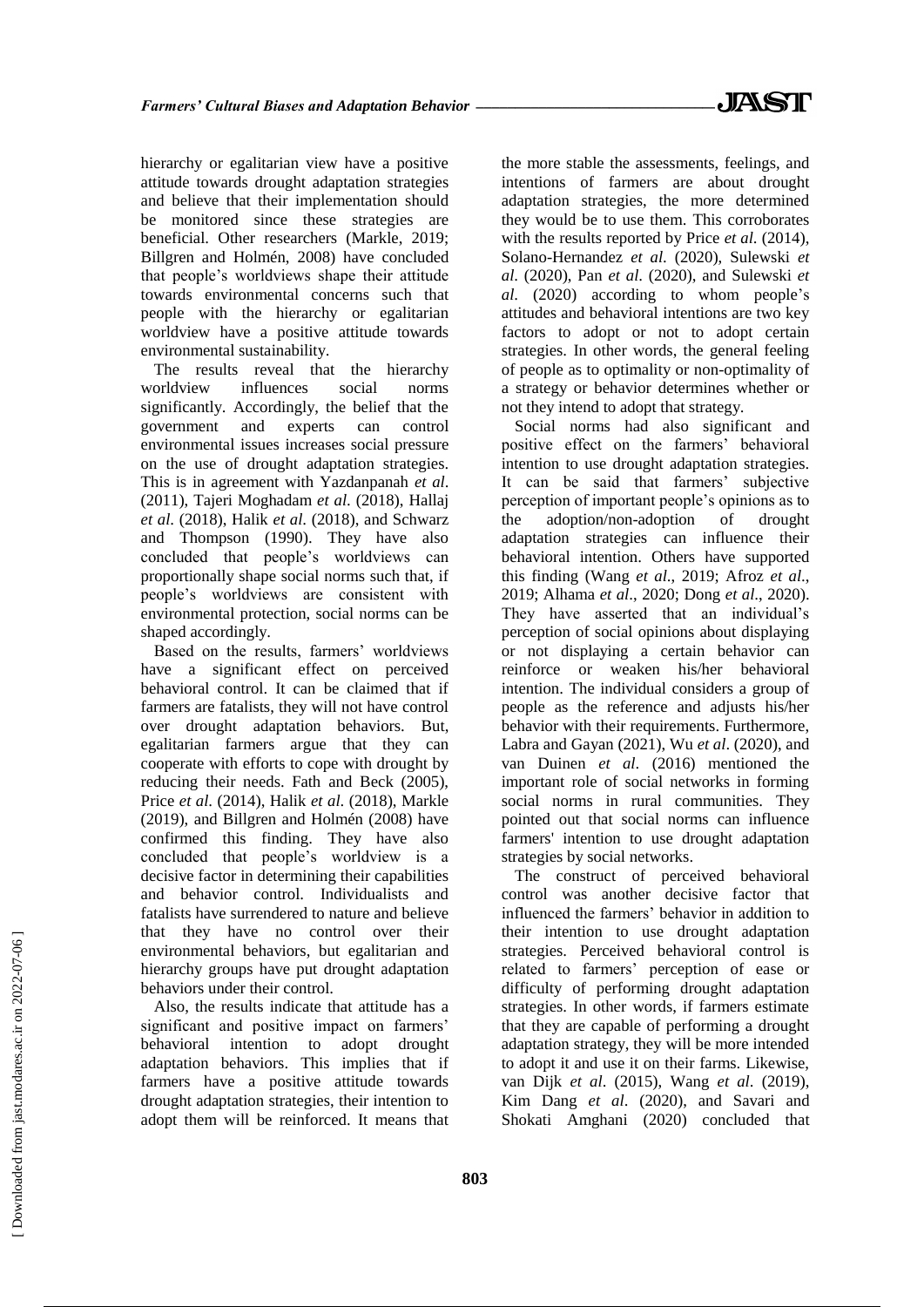people's belief in the presence or absence of factors that facilitate their behavioral performance can reinforce their behavioral intention and finally result in the display of the behavior.

The behavioral intention had a significant and positive effect on the farmers' drought adaptation behavior. This specifies that the reference for behavior is the attitude towards it, which is considered behavioral attitude (the individual's motive to decide on or informatively design for performing a behavior or an effort to perform a certain behavior). Farmers are expected to do what they have an attitude towards. It means that the stronger the farmers' intention to adopt a drought adaptation strategy, the more likely it will be for them to adopt it. This is in agreement with the studies reported by Alhama *et al*. (2020), Yaghoubi Farani *et al*. (2019), Afroz *et al*. (2019), Gatto *et al*. (2019), and Wang *et al*. (2018). They argue that people's determination to perform a certain behavior determines their behavior level, and it dictates the expectation for the display of the behavior and is an important factor in shaping the final behavior.

#### **CONCLUSIONS**

Given the population growth, the increased competition over water, and the growing attention to environmental issues, the aggravation of droughts have extensively aroused concerns throughout the world, especially in Iran. A major water-consuming sector is the agricultural sector and farming systems. A sound understanding of farmers' adaptation behavior in the face of drought can help policymakers develop policies and programs for farmers to cope with and adapt to drought. This research aimed to apply the cultural theory (cultural biases), originating from anthropology (Douglas, 1982), to behavior analysis. Based on the results, the farmers had all the four types of cultural biases (worldviews). However, the farmers with egalitarian and hierarchy worldviews were assigned the first and last the ranks, respectively. A stronger egalitarian worldview and weaker individualism worldview among farmers are good signs for drought adaptation and coping because farmers with an egalitarian worldview understand the critical conditions of the region. They are very concerned about the environment, treat nature with strong concern, and attempt to manage and protect water resources. But, farmers with the individualism worldview are not concerned with environmental problems. They feel no commitment to, and responsibility for, the protection of natural resources and do not intend to use drought adaptation strategies. The former worldview among farmers is promising for improvements in drought by farmers' management and more protection. In this regard, it is recommended to the governmental agencies, such as Agriculture Jahad Organizations and Regional Water Companies, to focus on changing farmers' worldview to the egalitarian worldview.

Farmers' attitudes towards drought adaptation strategies, social norms, and perceived behavioral control are determined by their cultural biases. The cultural theory argues that if people perceive a conflict in the worldview that they believe in, they will experience an imbalance and will shift from the current worldview to a better one to regain their balance. It is, therefore, recommended to make changes in development programs and policies of the drought management sector so that the rationale and consequence of the drought management programs emphasize on adoption of drought adaptation strategies by farmers. Also, policymakers should attempt to alleviate or compensate for the barriers to adaptation that arise due to a certain worldview. In addition, establishing social networks among farmers to facilitate knowledge sharing can be effective in aligning social norms with drought adaptation strategies. This will change farmers' attitudes towards deciding on adoption of drought adaptation strategies in the long run.

Albeit this research broadened our comprehension of farmers' worldview in drought adaptation behavior, it has some specific impediments that should be spotted in ongoing studies. This research was only investigated in one province of Iran. Subsequently, what is presently required is a cross-public research study on samples from different provinces so that it can assist with announcing summed-up outcomes. The main restriction of the study was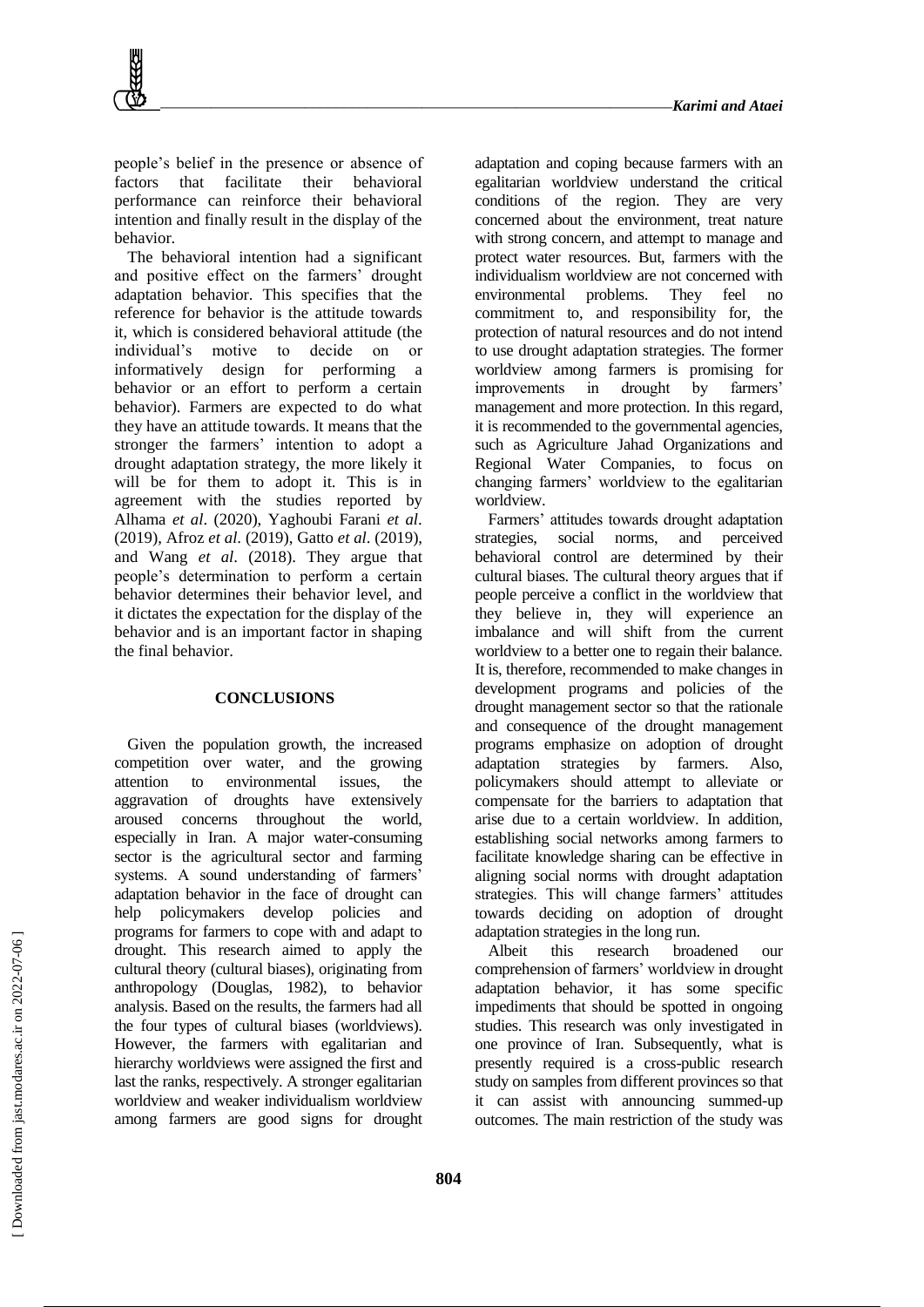variability in farmers' worldviews. In other

words, it is difficult to determine exactly what each farmer's worldview is. Some farmers may have a combination of worldviews. Therefore, it is difficult to accurately measure the farmers' worldview and their worldviews may change depending on the situation. One of the limitations of the study was the weak link between the Theory of Planned Behavior (TPB) and observed behavior. Future exploration should incorporate a wider range of empirical occasions to prove the certifiable framework. Future researches can also concentrate on comparing the paradigmatic model with other behavioral theories investigating how to foremost integrate approaches and frameworks with legislative and rural community endeavors to adopt drought strategies.

## **ACKNOWLEDGEMENTS**

This work was funded by the University of Zabol, Project code: PR-UOZ1400-3

#### **REFERENCES**

- 1. Afroz, R., Muhibbullah, M. and Morshed, M. N. 2019. Factors Affecting the Intention of the Rice Farmers to Adopt the Integrated Cash Waqf Environmental Protection Model: An Empirical Study in Kedah Malaysia. *J. Asian Fin. Econ. Bus.,* **6(4):** 189-199.
- 2. Ahrari Roudi, M. 2018. Assessment the Effects of Drought on Groundwater Quantity and Quality of Sistan and Baluchistan Province. *New Find. Applied Geo*., **12(23):**  104-113.
- 3. Ajzen, I. 1991. The Theory of Planned Behavior. *Organ. Behav. Hum. Decis. Process.,* **50:** 179–211.
- 4. Alhama, I., García-Ros, G. and Alhama, F. 2020. Integrated Water Resources Management in the Basin of the Segura River (Southeast Spain): An Example of Adaptation to Drought Periods. *Envir. Earth Sci.,* **79(1).**
- 5. Aliabadi, S. G., Agahi, H. and Farhadian, H. 2019. The Social Psychological Components of Farmers' Adaptive Behavior in Dealing with Drought: The Case of Kermanshah County. *Int. J. Sci. Tech. Res., 8***(8):** 675-682.
- 6. Ataei, P., Gholamrezai, S., Movahedi, R. and Aliabadi, V. 2021. An Analysis of Farmers' Intention to Use Green Pesticides: The Application of the Extended Theory of Planned Behavior and Health Belief Model. *J. Rural Stud., 81***:** 374-384.
- 7. Bahta, Y. T. 2020. Smallholder Livestock Farmers Coping and Adaptation Strategies to Agricultural Drought. *AIMS Agri. Food*, **5(4):**  964-982.
- 8. Billgren, C. and Holmén, H. 2008. Approaching Reality: Comparing Stakeholder Analysis and Cultural Theory in the Context of Natural Resource Management. *Land Use Policy, 25***(4):** 550- 562.
- 9. Byrne, B. 2016. Structural Equation Modeling with AMOS: Basic Concepts, Applications, and Programming. 3nd Edition, Taylor and Francis Group, Routledge, New York.
- 10. David, M., Bernard, B., Anthony, E., Michael, M. S., James, W., Andrew, A., Stephen, K., Zakia, N. and Claire, N. 2020. The Role of Indigenous Knowledge (IK) in Adaptation to Drought by Agropastoral Smallholder Farmers in Uganda. *Indian J. Tradi. Know*, **19(1):** 44-52.
- 11. Dong, X., Liu, Y. and Li, Q. 2020. Psychoanalysis of Farmers' Irrational Drought-Control Behaviors. *Revista Argentina de Clinica Psicologica,* **29(1):** 194- 198.
- 12. Douglas, M. 1982. *Essays in the Sociology of Perception*. London: Routledge and Kegan Paul.
- 13. Fath, B. D. and Beck, M. B. 2005. Elucidating Public Perceptions of Environmental Behavior: A Case Study of Lake Lanier. *Envir. Model. Softw.*, **20:** 485- 498.
- 14. Firouzi, F., Tavosi, T. and Mahmoudi, P. 2019. Investigating the Sensitivity of NDVI and EVI Vegetation Indices to Dry and Wet Years in Arid and Semi-arid Regions (Case study: Sistan Plain, Iran). *Scientific*-*Research Quarterly of Geographical Data* (*SEPEHR*), **28(110):** 163-179.
- 15. Gardner, G. T. and Stern, P. C. 2002. *Environmental Problem and Human Behavior*. Boston: Pearson.
- 16. Gatto, P., Mozzato, D. and Defrancesco, E. 2019. Analysing the Role of Factors Affecting Farmers' Decisions to Continue with Agri-Environmental Schemes from a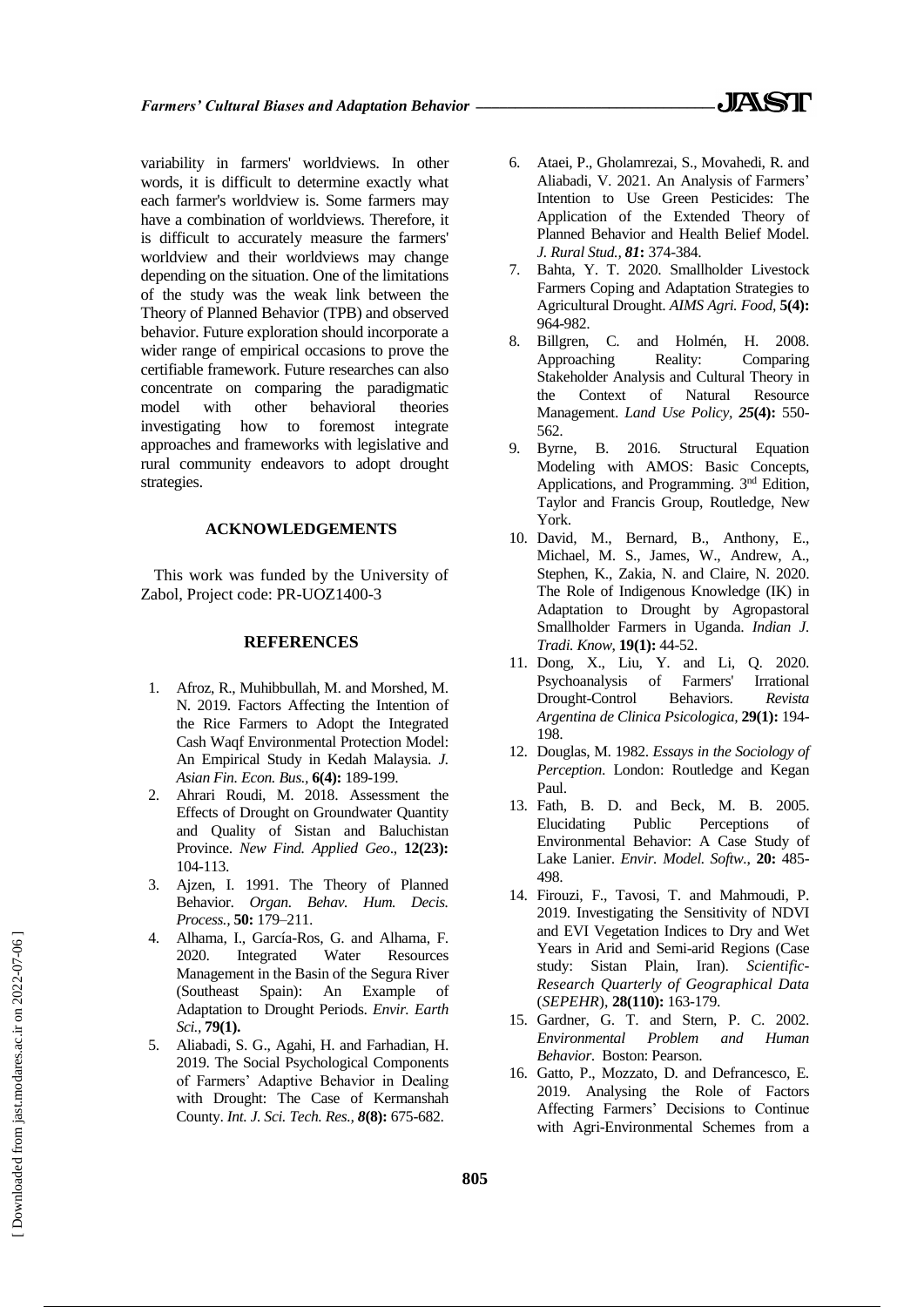Temporal Perspective. *Envir. Sci. Policy,* **92:** 237-244.

- 17. Gebrehiwot, T. and van der Veen, A. 2020. Farmers' Drought Experience, Risk Perceptions, and Behavioural Intentions for Adaptation: Evidence from Ethiopia. *Clim. Dev*., **13(6):** 493-502
- 18. Gross, J. and Rayner, S. 1985. *Measuring Culture: A Paradigm for the Analysis of Social Organization*. Columbia University Press, New York.
- 19. Haigh, T. and Knutson, C. 2013. Roles of Perceived Control and Planning in Ranch Drought Preparedness. *Great Plains Res.*, **23(1):** 51-58.
- 20. Halik, A., Verweij, M. and Schlüter, A. 2018. How Marine Protected Areas Are Governed: A Cultural Theory Perspective. *Sustainability,* **10(1):** 252.
- 21. Hallaj, Z., Sadighi, H. and Farhadian, H. 2018. Investigation Environmental Attitude Values in Pro-Environmental Behavior of Sistan Region's Farmers in Copping with Drought. *J. Rural Research, 9***(1):** 136-147.
- 22. Hallaj, Z., Sadighi, H., Farhadian, H. and Bijani, M. 2021. Human Ecological Analysis of Farmers' Pro-Environmental Behaviour in the Face of Drought: Application of Norm Activation Theory. *Water Env. J.*, **35(4):** 1337-1347.
- 23. Hanigan, J. 2014. *Environmental Sociology*. London, Routhledge.
- 24. Hesam, M., Roshan, G., Grab, S. W. and Shabahrami, A. R. 2021. Comparative Assessment of Farmers' Perceptions on Drought Impacts: The Case of a Coastal Lowland versus Adjoining Mountain Foreland Region of Northern Iran. *Theor. App. Clim.,* **143(1-2):** 489-503.
- 25. Hoogstra-Klein, M. A., Permadi, D. B. and Yasmi, Y. 2012. The Value of Cultural Theory for Participatory Processes in Natural Resource Management. *For. Policy Econ.,*  **20:** 99-106.
- 26. Hoogstra-Klein, M. A. and Schanz, H. 2008. The Future Orientation of Foresters: An Exploratory Research among Dutch Foresters into the Prerequisite for Strategic Planning in Forestry. *For. Policy Econ.,* **10:** 220-229.
- 27. Islam, M. D. I., Rahman, A., Sarker, M. N. I., Sarker, M. S. R. and Jianchao, L. 2021. Factors Influencing Rice Farmers' Risk Attitudes and Perceptions in Bangladesh amid Environmental and Climatic Issues. *Pol. J. Environ. Stud., 30***(1):** 177-187.
- 28. Izadi, N. and Hayati, D. 2014. Appraising Iranian Maize Growers' Ecological Behavior: Application of Path Analysis. *J. Agr. Sci. Tech*., **16(5):** 993-1003.
- 29. Katuwal, H. 2012. Demand for Water Quality: Empirical Evidence from a Knowledge, Attitude, Behavior, and Choice Experiment Survey about the Bagmati River in Kathmandu, Nepal. Ph.D. Dissertation. The University of New Mexico.
- 30. Keshavarz, M. and Karami, E. 2016. Farmers' Pro-Environmental Behavior under Drought: Application of Protection Motivation Theory. *J. Arid Environ*., **127:** 128-136.
- 31. Keshavarz, M., Karami, E. and Vanclay, F. 2013. The Social Experience of Drought in Rural Iran. *Land Use Policy*, **30(1):** 120-129.
- 32. Keshavarz, M., Karami, E. and Kamgare-Haghighi, A. 2010. A Typology of Farmers' Drought Management. *American-Eurasian J. Agri. Environ. Sci.*, **7(4):** 415-426.
- 33. Khetwani, S., Singh, R. B. and Moin, K. 2020. Impact of Drought, Farmers' Adaptation Strategies and Administrative Mitigation Measure in the Marathwada Region, India. *Environ. Socio-Econ. Stud., 8***(2):** 1-11.
- 34. Kiem, A. S. and Austin, E. K. 2016. Drought and the Future of Rural Communities: Opportunities and Challenges for Climate Change Adaptation in Regional Victoria, Australia. *Glob. Environ. Change*, **23(5):** 1307-1316.
- 35. Kim Dang, K., Do, T. H., Le, T. H. L., Le, T. T. H. and Pham, T. D. 2020. Impacts of Farmers' Adaptation to Drought and Salinity Intrusion on Rice Yield in Vietnam's Mekong Delta. *J. Agribus. Dev. Emerg. Econ*., **11(1):**  27-41.
- 36. Krejcie, R. V. and Morgan, D. W. 1970. Determining Sample Size for Research Activities. *Edu. Psych. Measur.,* **30:** 607-610.
- 37. Kwame, D. S. 2007. Domestication of Excreta: A Cultural Theory Analysis of Ecosan Dry Toilet Schemes in Peri-Urban Accra, Ghana. MSc. Thesis, Norwegian University of Life Sciences, Norway.
- 38. Labra, G. E. and Gayan, P. C. 2021. The Drought of 1886. Hydro-Social Networks, Water Appropriation and Environmental Conflict in the Central and Northern Zone of Chile. *Revi. Aust. de Ciec. Soci..* **2021(40):** 7- 27.
- 39. Markle, G. 2019. Understanding Pro-Environmental Behavior in the US: Insights

 [\[ Downloaded from jast.modares.ac.ir on 2](https://jast.modares.ac.ir/article-23-55258-en.html)022-07-06 ] Downloaded from jast.modares.ac.ir on 2022-07-06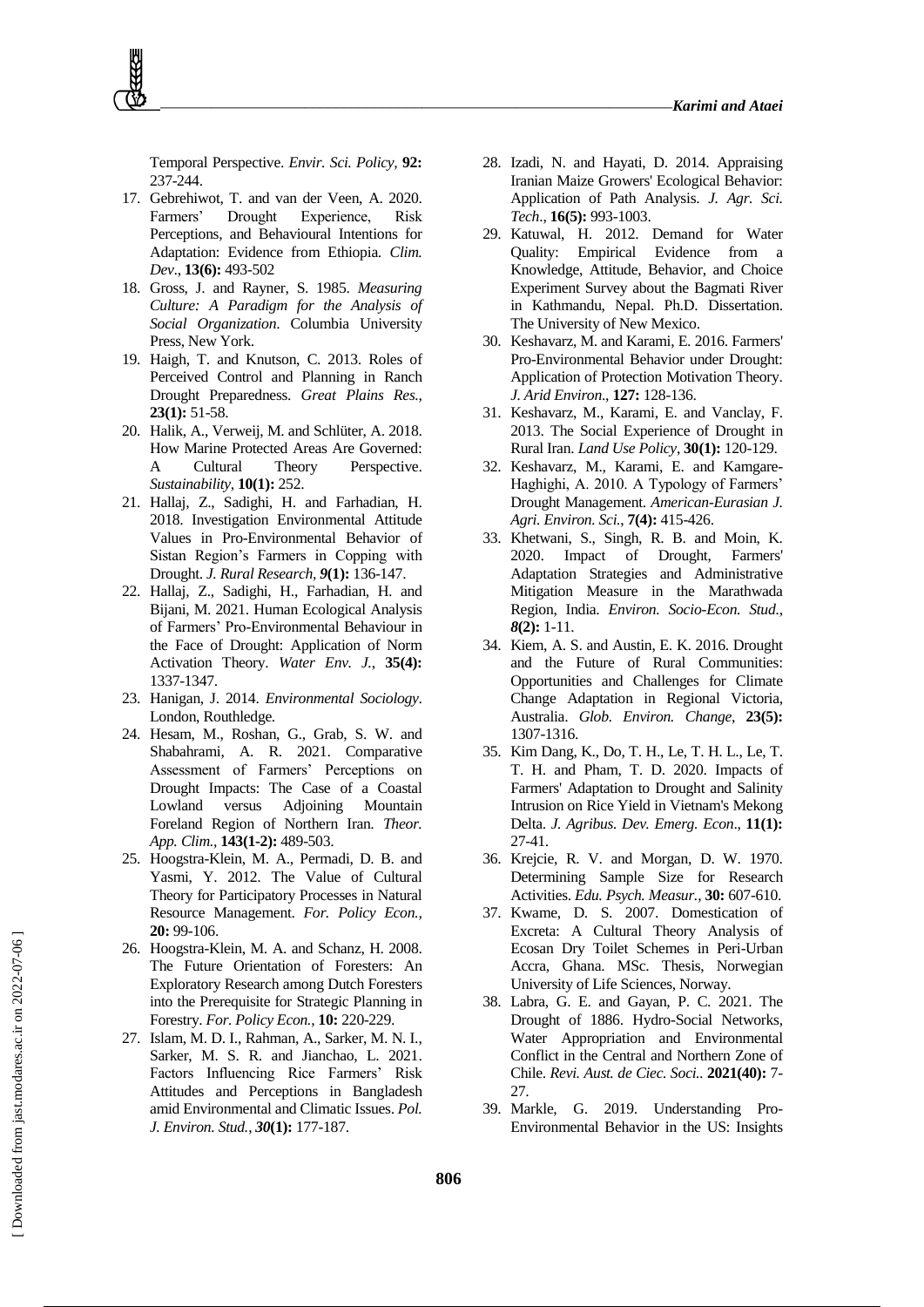from Grid-Group Cultural Theory and Cognitive Sociology. *Sustainability,* **11(2):** 532.

- 40. Muthelo, D., Owusu-Sekyere, E. and Ogundeji, A. A. 2019. Smallholder Farmers' Adaptation to Drought: Identifying Effective Adaptive Strategies and Measures. *Water*, **11(10)**: 1-18
- 41. Neisi, M., Bijani, M., Abbasi, E., Mahmoudi, H. and Azadi, H. 2020. Analyzing Farmers' Drought Risk Management Behavior: Evidence from Iran. *J. Hydr.,* **590**.
- 42. Nickerson, R. S. 2003. *Psychology and environmental change*. London: Lawrence Erlbaum.
- 43. Oltedal, S., Moen, B.E., Klempe, H. and Rundmo, T. 2004. *Explaining Risk Perception. An Evaluation of Cultural Theory.* Rotunde Publication, Trondheim.
- 44. Oltedal, S. and Rundmo, T. 2007. Using Cluster Analysis to Test the Cultural Theory of Risk Perception. *Transp. Res. F: Traffic Psychol. Behav.,* **10(3):** 254-262.
- 45. O'Riordan, T., and Jordan, A. 1999. Institutions, climate change and cultural theory: Towards a common analytical framework. *Glob. Environ. Change*, **9:** 81-93.
- 46. Pan, D., He, M. and Kong, F. 2020. Risk Attitude, Risk Perception, and Farmers' Pesticide Application Behavior in China: A Moderation and Mediation Model. *J. Clean. Prod.,* **276**.
- 47. Poortinga, W., Steg, L. and Vlek, C. 2002. Environmental Risk Concern and Preferences for Energy-Saving Measures. *Environ. Behav.*, **34:** 455-478.
- 48. Price, J. C., Walker, I. A. and Boschetti, F. 2014. Measuring Cultural Values and Beliefs about Environment to Identify Their Role in Climate Change Responses. *J. Environ. Psychol., 37***:** 8-20.
- 49. Rakgwale, T. J. and Oguttu, J. W. 2020. The Impact of the 2014–2016 Drought in Greater Letaba Local Municipality: How the Farmers Coped and Factors that Were Significantly Associated with Loss of Animals. *Int. J. Disast. Risk Reduc.,* **50**.
- 50. Rayner, S. 1992. Cultural Theory and Risk Analysis. In: "*Social Theories of Risk"*, (Eds.): Krimsky, S. and Goldring, D. Praegar, West Point, PP. 83-116.
- 51. Savari, M., Eskandari Damaneh, H. and Damaneh, H. E. 2021. Factors Influencing Farmers' Management Behaviors toward

Coping with Drought: Evidence from Iran. *J. Environ. Plan. Manag.,* **64(11):** 2021-2046.

- 52. Savari, M. and Shokati Amghani, M. 2020. Factors Influencing Farmers' Adaptation Strategies in Confronting the Drought in Iran. *Environ. Dev. Sustain*., **23:** 4949–4972
- 53. Schrieks, T., Botzen, W. J. W., Wens, M., Haer, T. and Aerts, J. C. J. H. 2021. Integrating Behavioral Theories in Agent-Based Models for Agricultural Drought Risk Assessments. *Front. Water,* **3:** 1-19.
- 54. Sharafi, L., Zarafshani, K., Keshavarz, M., Azadi, H. and Van Passel, S. 2021. Farmers' Decision to Use Drought Early Warning System in Developing Countries. *Sci. Total Environ.,* **758**.
- 55. Shariatzadeh, M., Bijani, M., Abbasi, E. and Morid, S. 2021. An Adaptation Capacity Model in the Face of Climate Change: A Qualitative Content Analysis*. J. Arid Environ.,* **185:** 104326.
- 56. Schwarz, M. and Thompson, M. 1990. Divided We Stand: Redefining Politics, Technology, and Social Choice. Philadelphia: University of Pennsylvania Press. https://mail.google.com/mail/u/1/?ik=23c862 5475&view=pt&search=al...1
- 57. Singleton, B. E. 2016. Clumsiness and Elegance in Environmental Management: Applying Cultural Theory to the History of Whaling. *Environ. Politics,* **25(3):** 414-433.
- 58. Solano-Hernandez, A., Bruzzone, O., Groot, J., Laborda, L., Martínez, A., Tittonell, P. and Easdale, M. H. 2020. Convergence between Satellite Information and Farmers' Perception of Drought in Rangelands of North-West Patagonia, Argentina. *Land Use Policy,* **97**: 104726.
- 59. Sulewski, P., Was, A., Kobus, P., Pogodzinska, K., Szymanska, M. and Sosulski, T. 2020. Farmers' Attitudes towards Risk: An Empirical Study from Poland. *Agronomy,* **10(10).**
- 60. Sutton, P. W. 2007. The Environment: A Sociological Introduction. Polity Press, UK.
- 61. Tajeri Moghadam, M., Raheli, H., Zariffian, S. and Yazdanpanah, M. 2018. Application of Cultural Theory in Analysis of Farmers' Water Conservation Behavior in Neyshabur Plain. *Iran. Agri. Exten. Edu. J.,* **14(1):** 113- 129.
- 62. Thompson, M., Ellis, R. and Wildavsky, A. 1990. *Cultural Theory*. Westview Press, Oxford.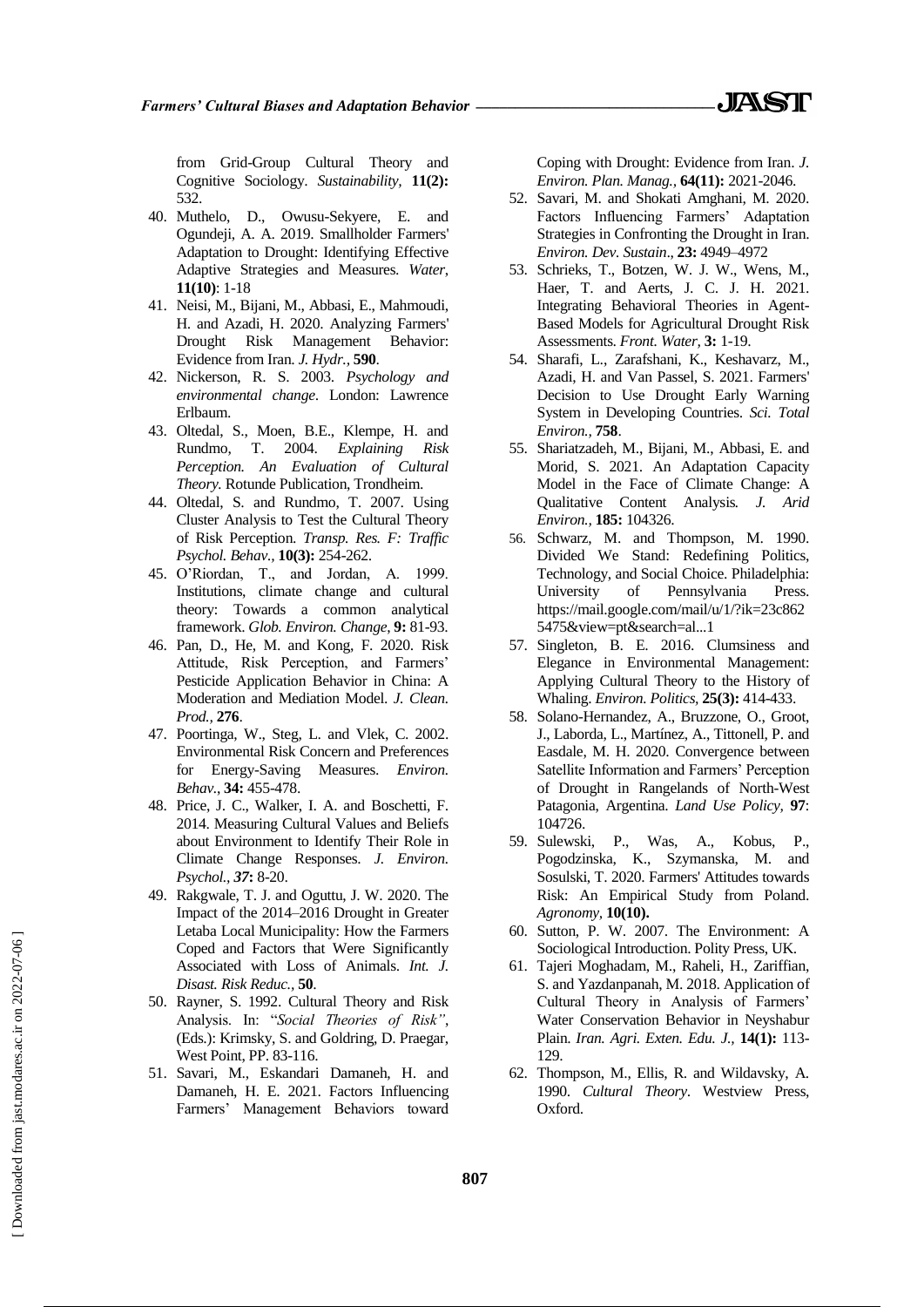

- 63. van Dijk, W. F. A., Lokhorst, A. M., Berendse, F. and de Snoo, G. R. 2015. Collective Agri-Environment Schemes: How Can Regional Environmental Cooperatives Enhance Farmers' Intentions for Agri-Environment Schemes? *Land Use Policy,* **42:** 759-766.
- 64. van Duinen, R., Filatova, T., Jager, W. and van der Veen, A. 2016. Going Beyond Perfect Rationality: Drought Risk, Economic Choices and the Influence of Social Networks. *Ann. Reg. Sci.,* **57(2-3):** 335-369.
- 65. Wang, Y., Liang, J., Yang, J., Ma, X., Li, X., Wu, J., Yang, G., Ren, G. and Feng, Y. 2019. Analysis of the Environmental Behavior of Farmers for Non-Point Source Pollution Control and Management: An Integration of the Theory of Planned Behavior and the Protection Motivation Theory. *J. Environ. Manag.,* **237:** 15-23.
- 66. Wang, Y., Yang, J., Liang, J., Qiang, Y., Fang, S., Gao, M., Fan, X., Yang, G., Zhang, B. and Feng, Y. 2018. Analysis of the Environmental Behavior of Farmers for Non-Point Source Pollution Control and Management in a Water Source Protection Area in China. *Sci. Total Environ.* **633:** 1126- 1135.
- 67. Wheeler, S. A. and Zuo, A. 2017. The Impact of Drought and Water Scarcity on Irrigator Farm Exit Intentions in the Murray–Darling Basin. *Aust. J. Agri. Resour. Econ.,* **61(3):** 404-421.
- 68. Wildavsky, A. 1987. Choosing Preferences by Constructing Institutions: A Cultural Theory of Preference Formation. *Am. Polit. Sci. Rev.,* **81(1):** 3-21.
- 69. Wu, Y., Wu, Y., Shang, Y., Guo, H. and Wang, J. 2020. Social Network Efficiency of Multiple Stakeholders on Agricultural Drought Risk Governance: A Southern China Case Study. *Int. J. Disast. Risk Reduc.,* **51**.
- 70. Yaghoubi Farani, A., Mohammadi, Y. and Ghahremani, F. 2019. Modeling Farmers' Responsible Environmental Attitude and Behaviour: A Case from Iran. *Environ. Sci. Pollut. Res., 26***(27):** 28146-28161.
- 71. Yazdanpanah, M., Hayati, D. and Zamani, G. 2011. Application of Cultural Theory in Exploring Attitude and Activities of Water Resources Conservation: The Case of the Staff of Agriculture Jahad Organization of Bushehr Province. *Iran. Agri. Ext. Edu. J.,*  **7(2):** 1-18.

## **سوءگیریهای فرهنگی و رفتار سازگاری کشاورزان در مقابله با خشکسالی: نمونهای در دشت سیستان**

**حمید کریمی، پوریا عطائی**

## **چکیده**

خشکسالیهای اخیر نگرانیهای گستردهای را در سراسر جهان برای تولید محصوالت کشاورزی و غذا ایجاد کرده است. با توجه به این که بخش کشاورزی بزرگترین مصرفکننده آب در ایران است و کشاورزان بهعنوان مهمترین افراد آسیبپذیر از خشکسالی، درك صحیح از رفتار سازگاری کشاورزان در مقابله با خشکسالی میتواند به سیاستگذاران در تدوین سیاستها و استراتژیهای گسترده مقابله با خشکسالی کمک کند. هدف اصلی پژوهش حاضر بررسی رفتار سازگاری کشاورزان در مقابله با خشکسالی و تأثیر سوءگیریهای فرهنگی بر این فرآیند بود. این مطالعه در بین کشاورزان منطقه سیستان در ایران )6000 =N )انجام شد. نمونه با استفاده از نمونهگیری تصادفی چندمرحلهای